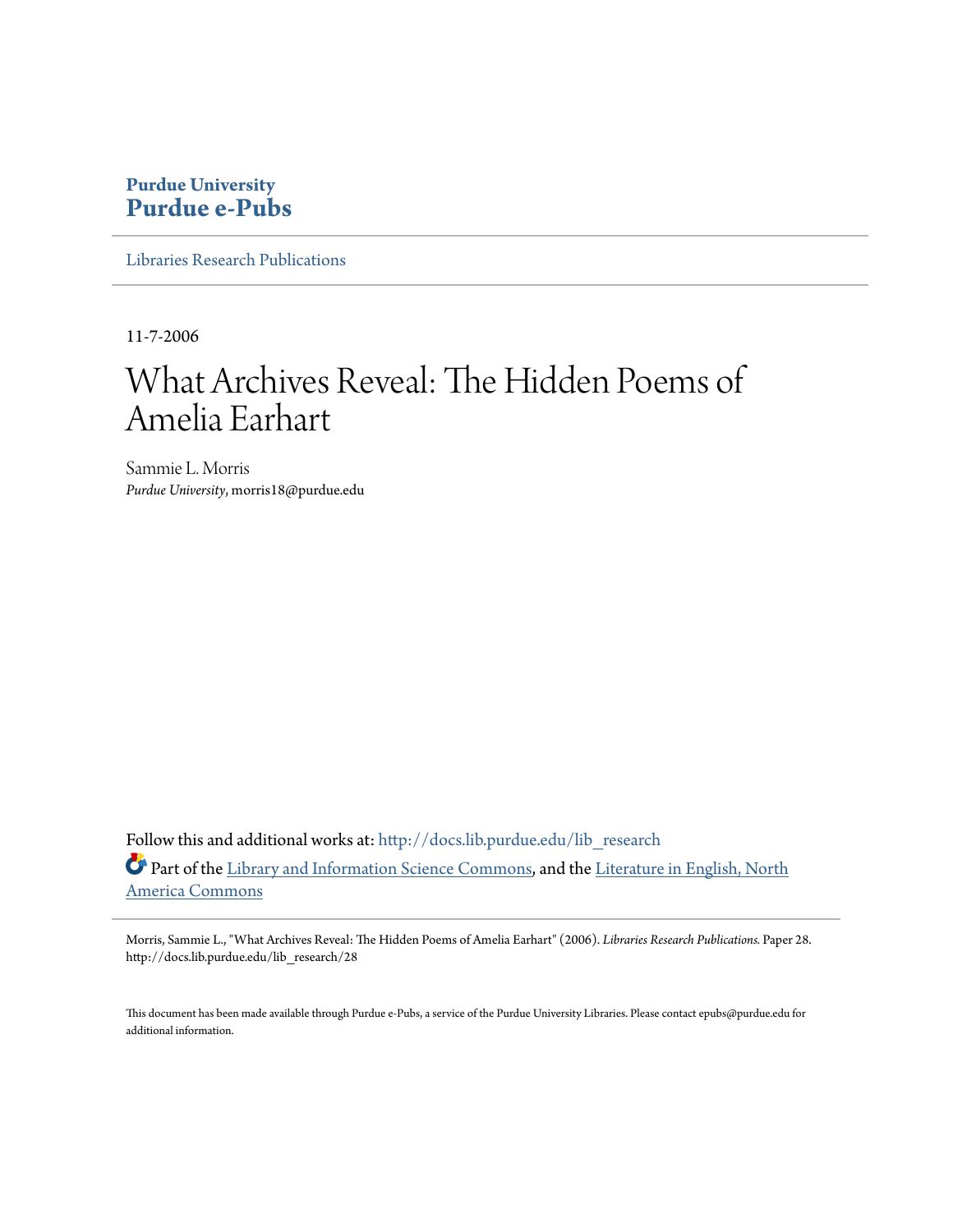## **What Archives Reveal: The Hidden Poems of Amelia Earhart**

The importance of primary source materials to scholarship is undeniable. Primary source materials can verify or contradict information accepted as true in history books and other secondary sources. They can tell the whole, or at least more complete, story of events. Unlike secondary sources, primary source materials offer first-hand accounts from the past, bringing history closer and making it feel more real. It can even be argued that primary source materials are less susceptible to the loss or misinterpretation of information over time in subsequent edition revisions. In particular among primary source materials, manuscripts such as diaries and letters offer glimpses into history where historic figures are untainted and unskewed by the biographers and scholars who interpret them. Unpublished manuscripts have not usually been censored or edited to reflect modern thoughts, beliefs, or politically correct views the way secondary sources often are.

 At their best, primary source materials reveal new information about people and events from the past. In the following article, the author will tell the story of how recently-discovered poems found among Amelia Earhart's personal papers shed new light into the life of the famous, yet elusive aviator.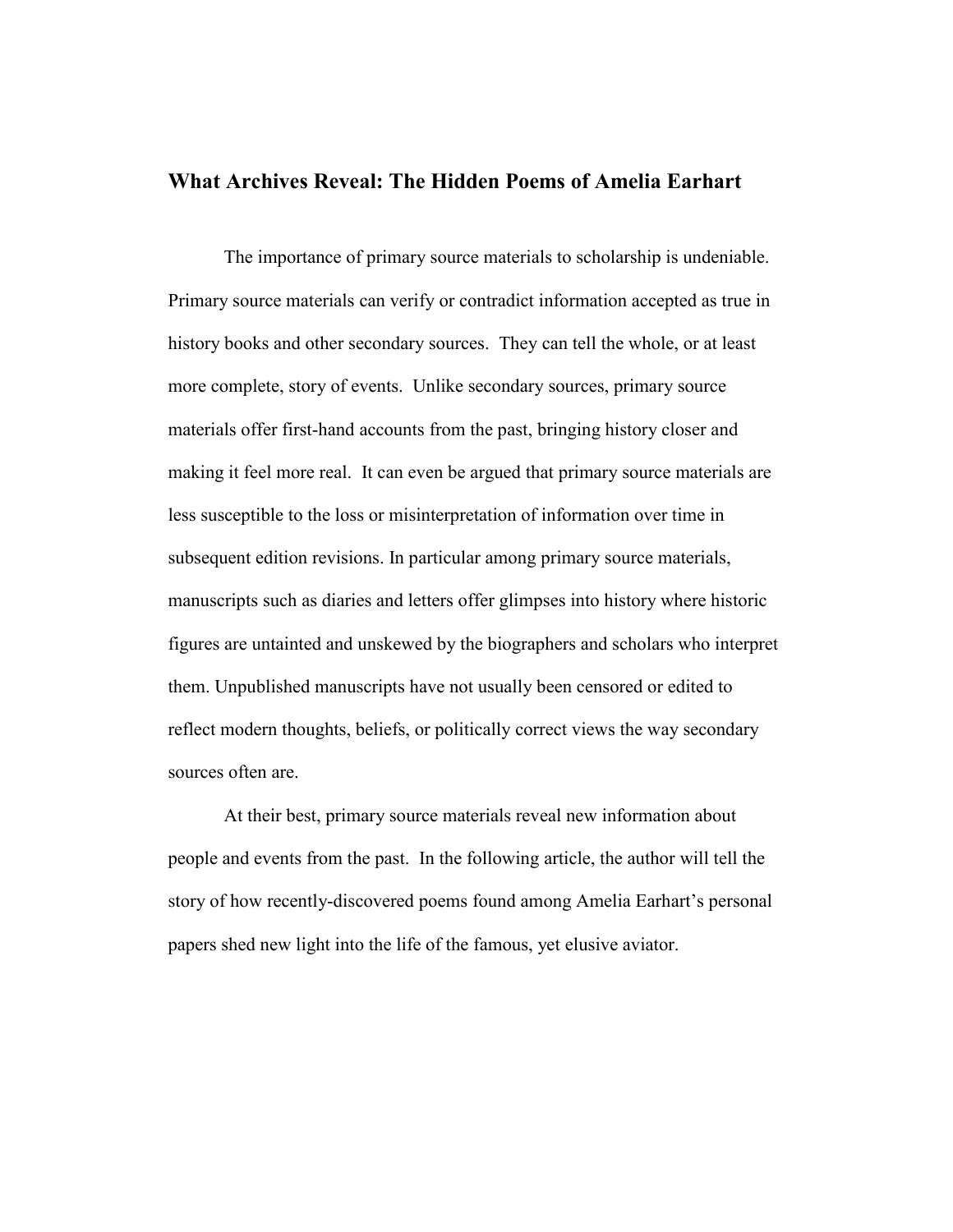## **Discovery of Earhart's Poems**

*"At one time and another, AE wrote many fragments of verse, for she found deep pleasure in building little images with words. That aspect was very private—almost secret."<sup>1</sup>* --George Palmer Putnam

During her lifetime, Amelia Earhart (1897-1937) wrote three books about her flying career: *20 Hrs. 40 Min.* (1929), *The Fun of It* (1932), and *Last Flight<sup>2</sup>* (1937). In addition to these accounts, she wrote chapters and introductions for several children's books and articles on aviation for numerous magazines and newspapers such as the *New York Times* and the *New York Herald-Tribune*. She even served a brief stint as Aviation Editor for *Cosmopolitan* magazine, writing articles and answering readers' questions about flying. It is still widely unknown today, however, that Amelia Earhart secretly dreamed of becoming an accomplished creative writer. In addition to her published non-fiction works, she wrote numerous poems and drafts of short stories; the majority of these efforts were written before she became a famous aviator. Few of these pieces have been published. Considering the public's endless curiosity about Amelia Earhart, one might ask why historians and biographers have not previously discussed her writings in detail.

The answer to this question lies in the mind of George Palmer Putnam, the charismatic publisher and promoter who became Earhart's husband in 1931. After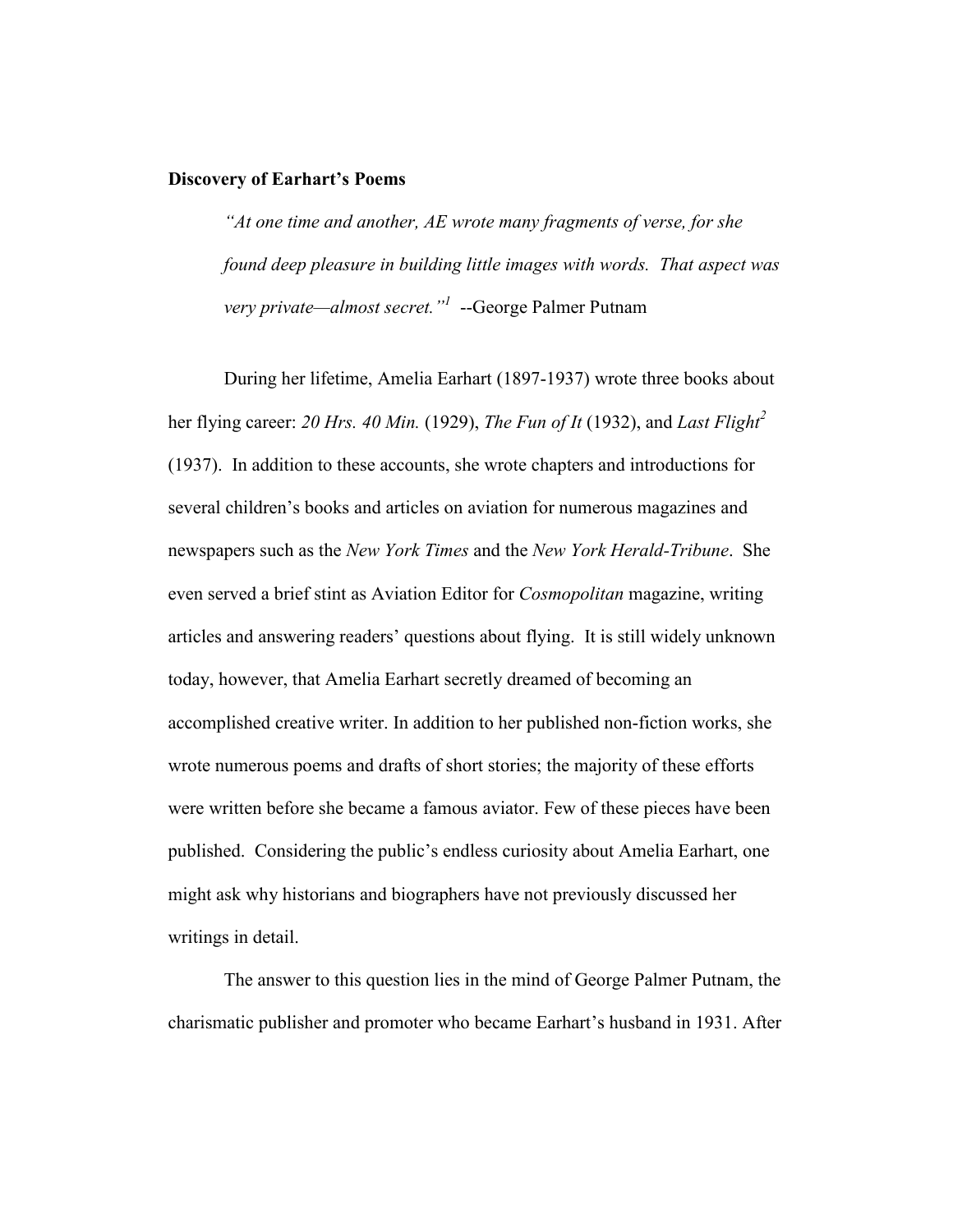Earhart's disappearance, Putnam donated approximately fifteen cubic feet of his wife's working papers, medals, and other select memorabilia to Purdue University<sup>3</sup>. Although the collection was rich with documentation on Earhart's major flights and other accomplishments, it contained no personal papers and very few items dating prior to Earhart's first major flight in 1928. For decades, biographers and researchers have relied upon Purdue's collection of Earhart's papers established by George Palmer Putnam, as well as the Earhart Papers at the Schlesinger Library at the Radcliffe Institute. These two major Earhart collections contain little personal information, and leave researchers questioning who Earhart really was as a woman, a wife, and a person.

 Amelia Earhart's sister, Muriel Earhart Morrissey, comes closest to answering this question with her book, *Courage is the Price.*<sup>4</sup> Unlike other biographies of Earhart, which barely skim the surface of her personal life, Morrissey's book contains her accounts of growing up with Earhart: what types of books young Amelia enjoyed reading, what games she played, and what her early life was like. The only problem with Morrissey's book is that the only information the reader receives about Earhart is second-hand. There were very few primary source materials available for Morrissey to draw upon when she wrote her sister's biography in 1963. Although Morrissey and other biographers allude to Earhart's passion for reading and writing poetry, there have been few examples of Earhart's writings to quote from, or to analyze for their potential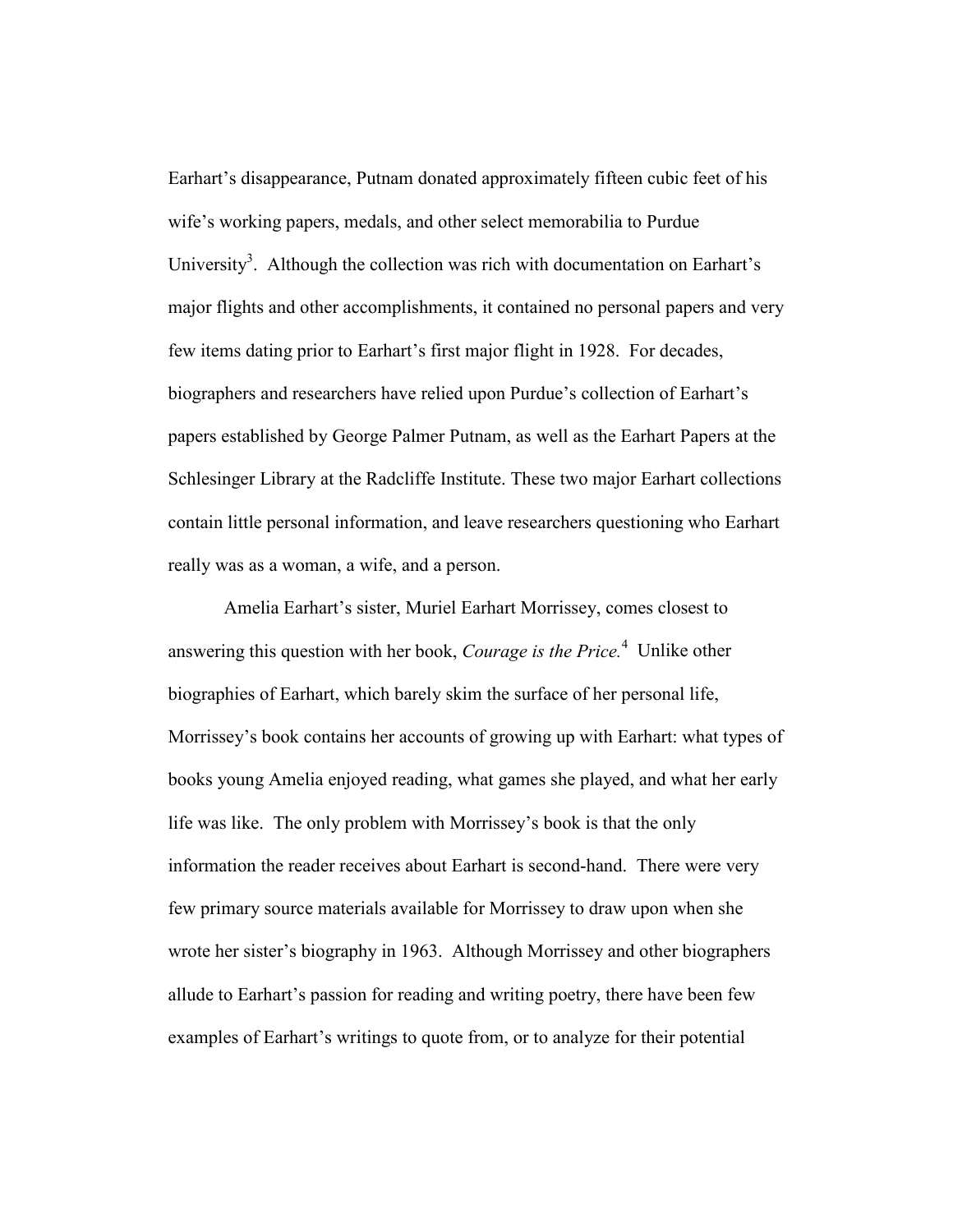biographical significance. If, as many authors have argued, Earhart frequently wrote poems, where were they?

For over half a century, scholars assumed that Earhart's early writings and other personal papers burned in a fire that destroyed part of the Putnams' home in Rye, New York, in 1934. This was a logical assumption, as the papers never showed up on the market, and George Putnam did nothing to discourage this belief. In fact, most of Earhart's earliest writings and papers did burn in the fire, but not all of them. George Putnam saved a collection of approximately five hundred documents that had been most personal to him and Amelia. Just as he had during their marriage, Putnam respected his wife's privacy and her wish to never share her personal life with the public. He held onto Earhart's personal papers, undoubtedly aware of their significance to future researchers, but he never revealed their existence to anyone, including Earhart's immediate family.

 This treasure trove of Earhart's personal papers include her marriage license, letters she wrote to Putnam while on her flights, a premarital agreement she wrote outlining her desire to maintain her independence during their marriage, short story drafts, notes for speeches and books, dozens of poems and poem drafts, and even a flight log from her record-breaking 1932 solo flight across the Atlantic. It is likely that Earhart wrote much more than what has survived.

Incredibly, it was not until 2002, when George Putnam's granddaughter Sally Putnam Chapman donated Putnam's cherished private collection of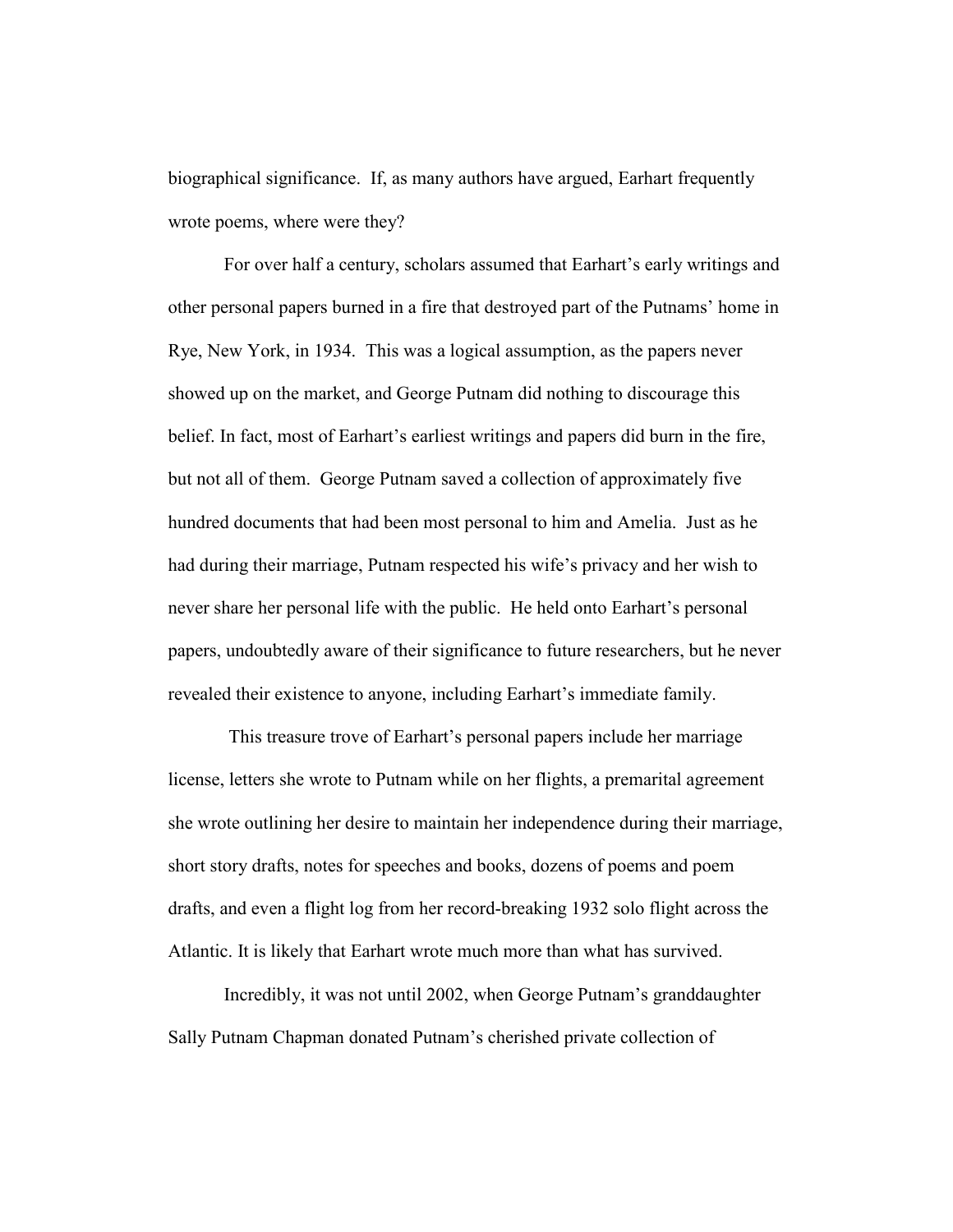Amelia's personal papers to Purdue University, that the existence of the papers was verified. Following Putnam's death, his widow Margaret Lewis inherited his estate, including Earhart's personal papers. In the 1980s, when Sally Putnam Chapman began writing her book on her grandparents' relationships with Earhart, she relied upon the papers to tell the personal story behind Earhart and Putnam's romance. Subsequently, Margaret Lewis gave the Earhart papers to Sally Putnam Chapman.

After publication of Chapman's book in 1997, she considered her options on where the papers might be donated so that the public could access them. Purdue was among her choices for the collection, primarily because most of Earhart's papers had resided there since 1940, with her grandfather's initial donation. Chapman ultimately chose Purdue over other institutions because she wanted to reunite Earhart's aviation papers with her personal papers and to fulfill her grandfather's wishes. As Chapman noted: "my grandfather chose to give the collection to Purdue because Amelia loved Purdue and because of Purdue's generous sponsorship of her flights. They were married during Amelia's time on the faculty at Purdue, and they spent time on the campus together. I am just fulfilling what he would have done. The whole collection is finally home again."<sup>5</sup>

Like buried treasure, Earhart's personal papers contain a wealth of new information about the private side of Amelia Earhart, just waiting to be discovered by researchers. In particular, Earhart's poems tell the story of an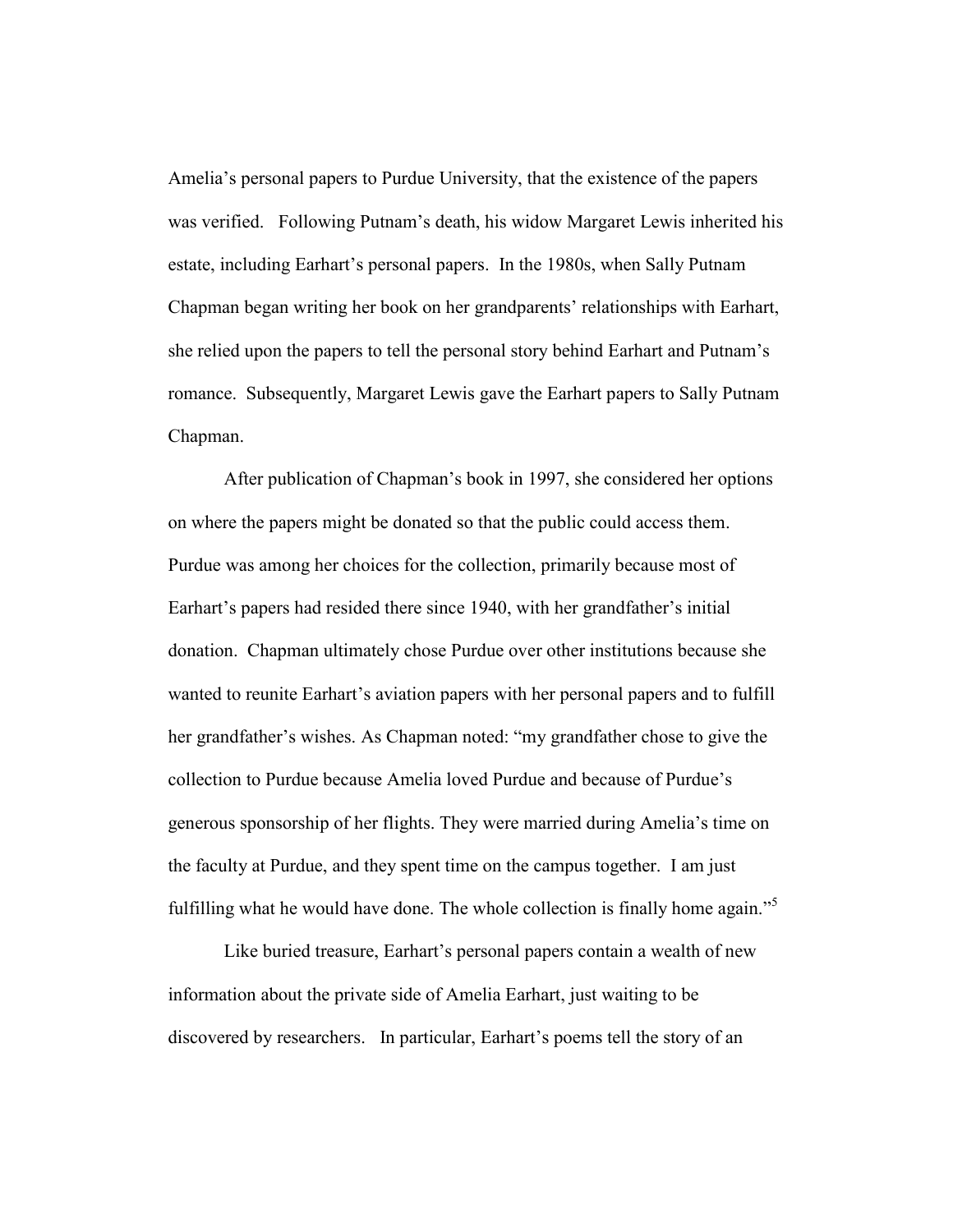intelligent young woman who possessed a love for words and a burning desire to write. They reveal her thoughts on flying, aging and death, love and heartbreak, and they provide new insight into the aviator's early life.

#### **The Poems in Context: Earhart's Early Life**

Amelia Earhart grew up in a family that valued books and knowledge. From an early age, young Amelia liked to play with existing words and invent new ones. She was often intentionally creative in the spelling she used in her letters to friends and family. As a child she enjoyed studying poetry, and for a brief time she and her sister Muriel [Earhart Morrissey] were taught at home by a governess who incorporated poetry into her instruction. According to Muriel, the governess stressed poetry over more traditional subjects: "We omitted geography almost entirely from our studies, but we reveled in poetry far beyond our years."<sup>6</sup> In an interview, Earhart's mother Amy stated that Amelia composed her first poem between four and five years of age.<sup>7</sup> Among the few school papers of Earhart's that have survived are notes she took on various meter and rhyme schemes for particular types of verses.<sup>8</sup>

Around 1917, at the age of twenty, Earhart began to create a large scrapbook of poetry clippings revealing many of her early interests, such as women's rights, that she planned to compile into an anthology when she found the time. For years, she collected and saved poems that spoke to her; this portfolio of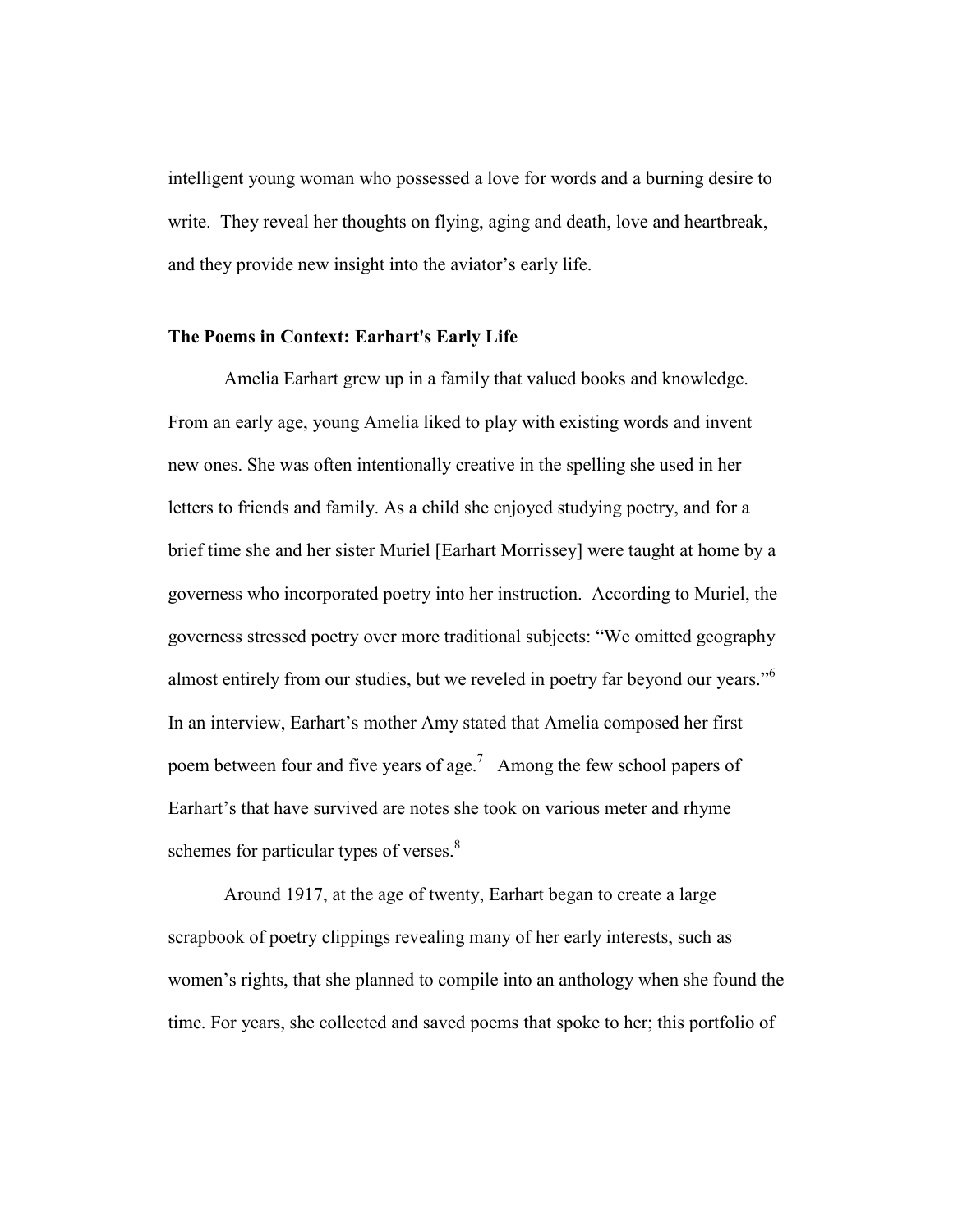clippings still exists today, and is part of the Earhart Papers owned by the Schlesinger Library at the Radcliffe Institute.

Earhart's taste in poetry was eccentric, and encompassed many periods and styles. She seemed to have a preference for Symbolist poetry, recognized by poetry scholars as a particularly complex subgenre; she also appreciated Imagist, Victorian and Romantic poetry, as well as modern verse. The strongest similarities among the poems she collected were recurring themes of melancholy, death, love and heartbreak, and the effects of time and aging. Many of the poems touted the transience of human life, or the belief that beauty and the written word could convey immortality after the physical body succumbed to death. She seemed to have a preference for women poets, and probably appreciated the new voices of female independence she observed in poets like Edna St. Vincent Millay and Elinor Wylie; she also admired Carl Sandburg.<sup>9</sup>

Many biographers who knew Earhart personally, including her sister Muriel Earhart Morrissey and her husband George Palmer Putnam have commented on Amelia's love for both reading and writing poetry. Yet, until the rediscovery of Earhart's personal papers, there was almost no evidence of Earhart's own poetic efforts. Numerous biographies include Earhart's poem "Courage," but have few other examples to provide.<sup>10</sup> Morrissey wrote in her biography of her sister that while they were living in Chicago they were "devotees of Harriet Monroe's *Poetry* magazine."<sup>11</sup> Perhaps unbeknownst to Muriel,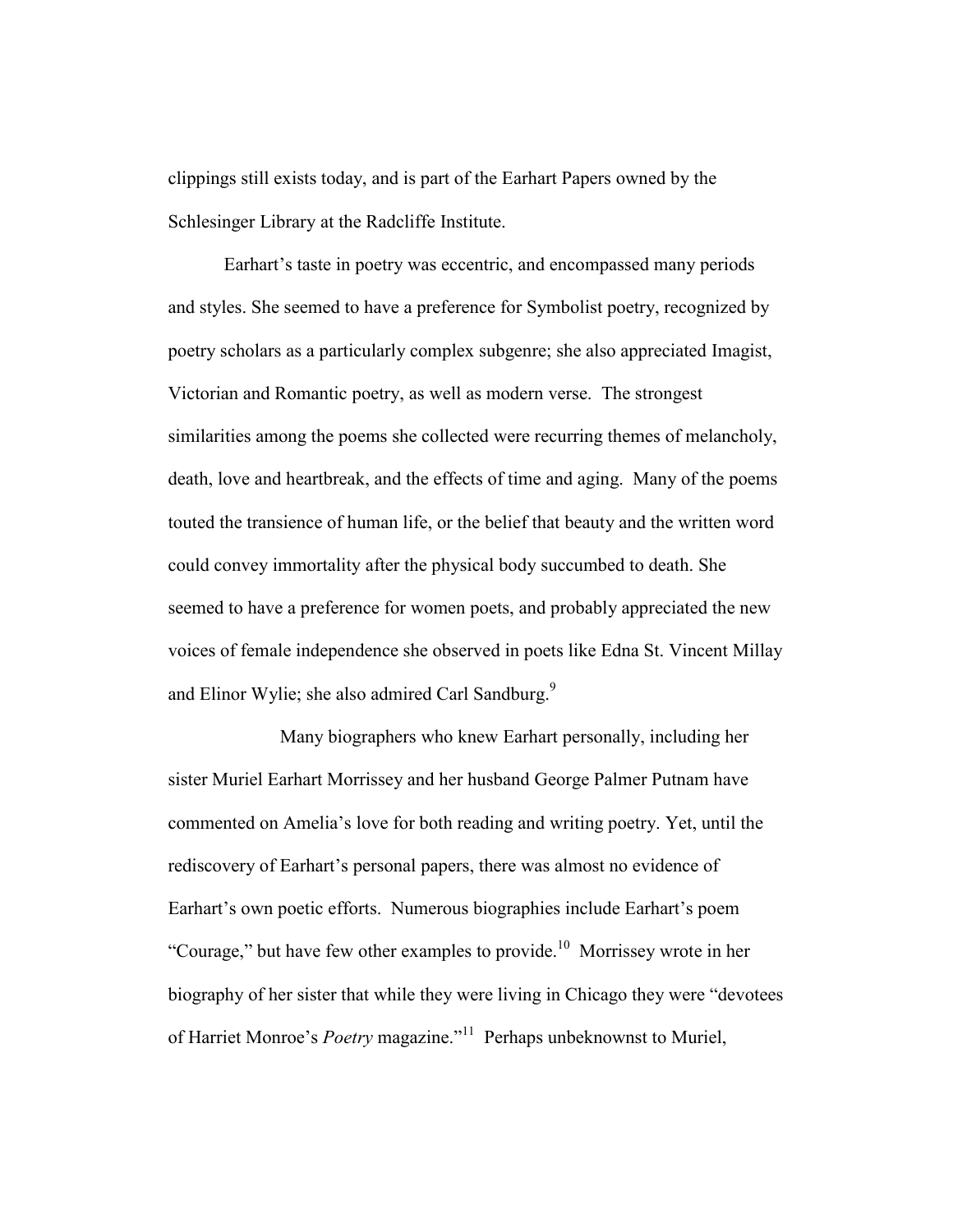Amelia submitted some of her poems to the magazine. Using the pseudonym "Emil Harte,"12 twenty-three year old Amelia submitted four poems to *Poetry* on April 6, 1921. She included with the poems a letter that stated simply: "Enclosed are four small efforts of a novice." The original letter and poems she submitted can be found in her personal papers at Purdue, along with a personal response from *Poetry*'s editor, Harriet Monroe. The poems Earhart submitted are titled "Palm tree," "To M-------," "My Friend," and "From an Airplane.<sup>13</sup> All of the poems are short and written in free verse. Although they were rejected, Harriet Monroe wrote back to "Mr. Harte," stating that she considered the poems to be "unusually promising," and urged him to contribute more in the future. Monroe's opinion demonstrates that Earhart's poems had potential.

Although Earhart was still honing her poetic skills, the four raw, brief poems she submitted are undeniably moving; they reveal her keen observation skills and successful use of rhythm and meter to convey mood. One of the poems, "Palm tree," includes a description of a tree encased in ice.

## *Palm tree.*

*Like crackling icicles, your brittle sword-branches rattle in the small breezes of thick warm nights.*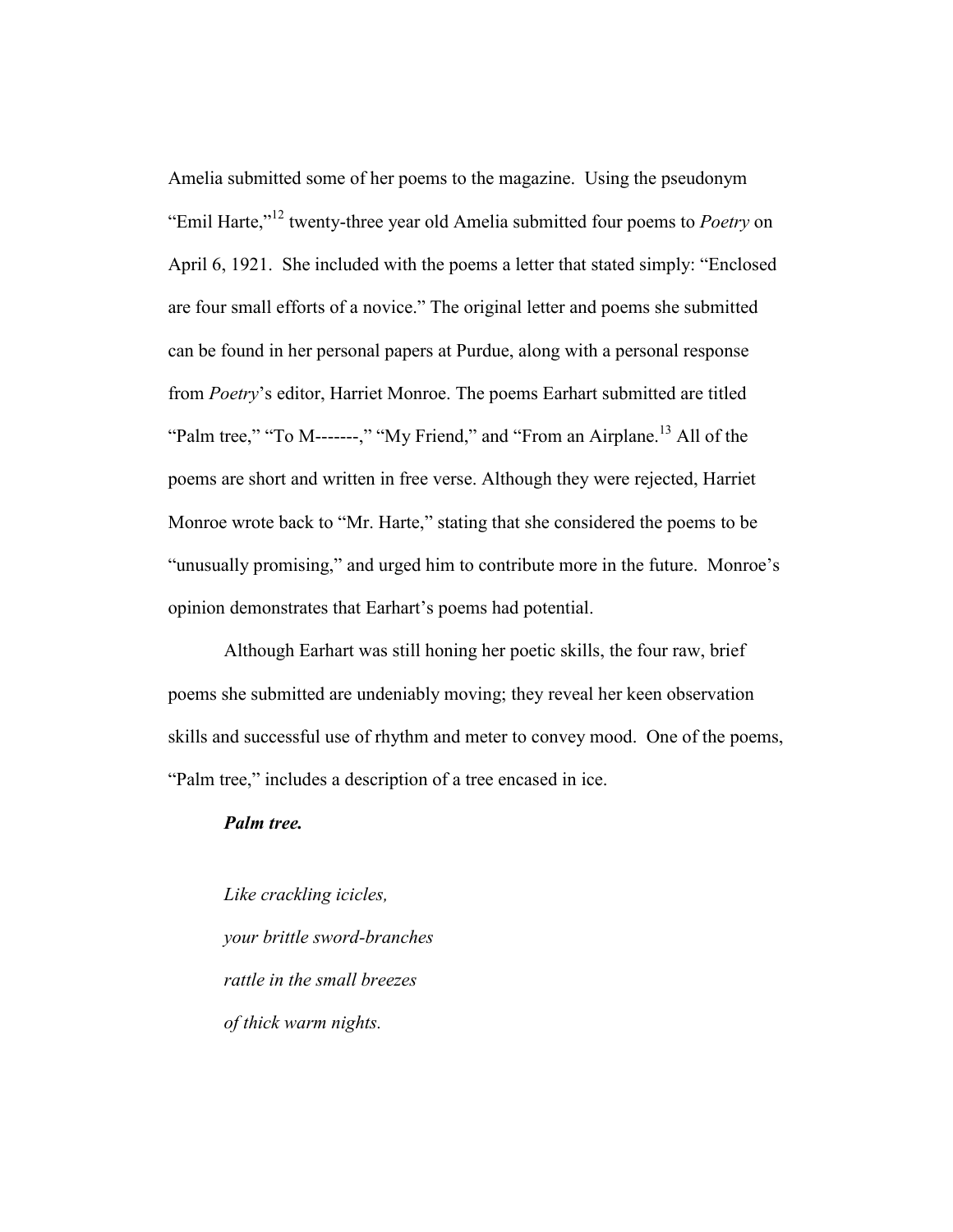*Knowing nothing of cold, is it with malice of ignorance, that you chill the thick, warm dreams of souls uneasy at discomfort?* 

Earhart incorporates strong trochaic words into the poem to bring to mind the harshness and brutality of winter; she frequently uses "k," "t," and "l" sounds to convey the sharp snapping of the tree's frozen limbs. The poem exudes a coldness that is associated with the palm tree's ignorance of the freezing destruction of winter. There is an overall air of melancholy and loneliness that is captured by the image of the single palm tree, standing out of place in the winter landscape.

 In the short poems "To M----" and "My Friend," Earhart describes the personalities of two people in character snapshots that illustrate Earhart's fascination with the inner workings of the human mind. They also reveal Earhart's early feminist observance that women were often more appreciated for their beauty than for their intellect. In one of the poems a beautiful woman scornfully laughs at her admirers for appreciating her body without noticing her inner qualities.

The majority of Earhart's poems illustrate her fascination with watching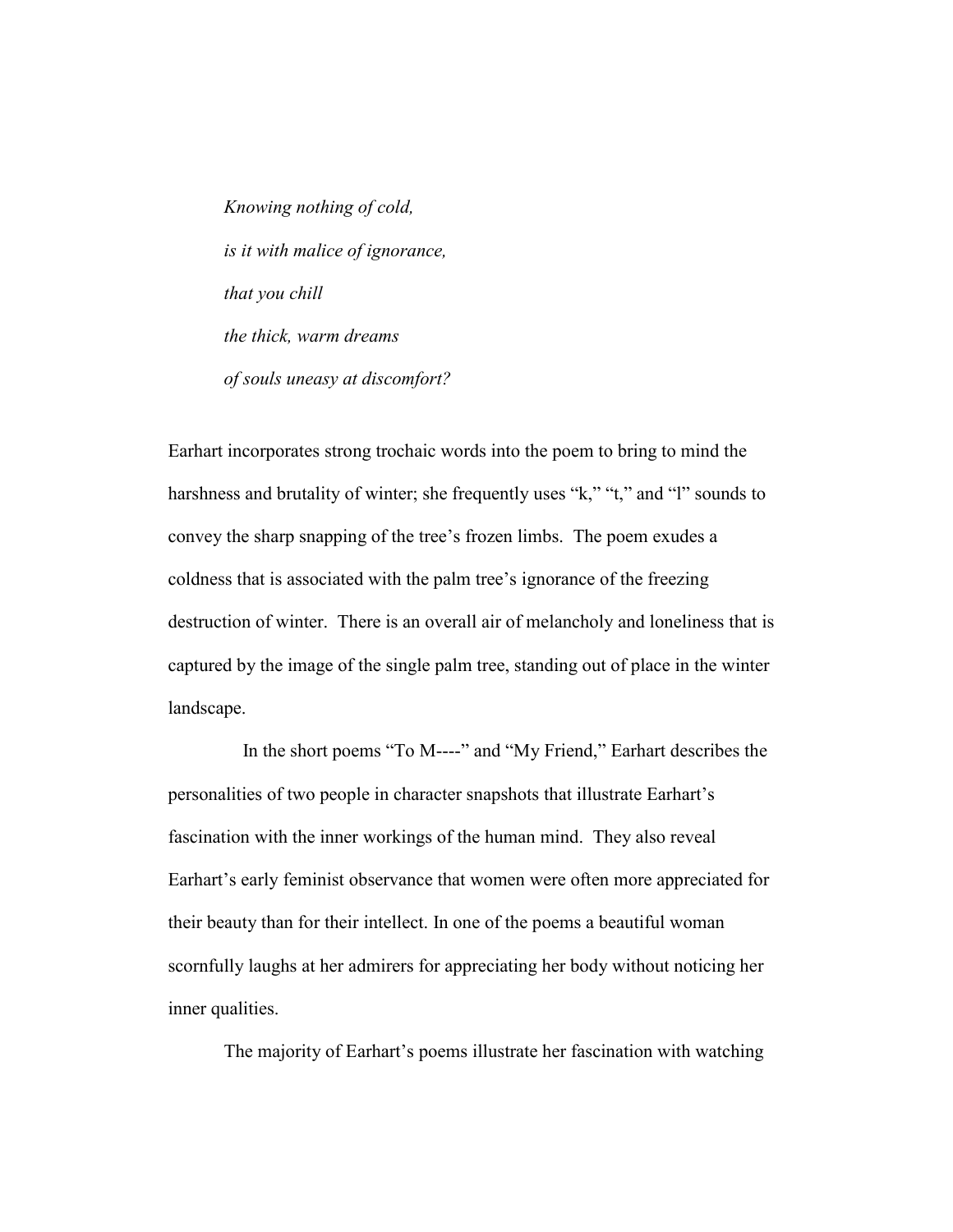others, and her need to understand the people she encountered. The poems served as an outlet for the personal thoughts and emotions of a very private person. On the reverse sides of the poems "To M----" and "My Friend," Earhart wrote the word "personality." This word also appears on the verso of other poems that she wrote but did not submit for publication. It is possible that Earhart planned to write an entire series of poems based on various types of people she encountered.

The last of the four poems Earhart submitted to *Poetry* magazine, "From an Airplane," is particularly interesting due to its connection with the beginning of Earhart's aviation career. At the time she submitted "From an Airplane," Amelia was taking flying lessons, having just completed her first ride as a passenger in an airplane the previous December. Women pilots were still a rarity in 1921, and Amelia was occasionally photographed for the newspaper. When interviewed, she was usually asked to tell a little about herself; she never failed to acknowledge her appreciation for literature and her desire to write. Yet, at the same time, she rarely shared the poems and stories she created. Her love for poetry was like her love for beauty and solitude—absolute. "From an Airplane" captures her ability to observe and appreciate the beauty of nature from her privileged location in the sky.

Despite her devotion to reading and writing poetry, Earhart's intensely private nature probably prevented her from capitalizing on her poems after she became famous. According to one of her closest friends, Marion Stabler, Earhart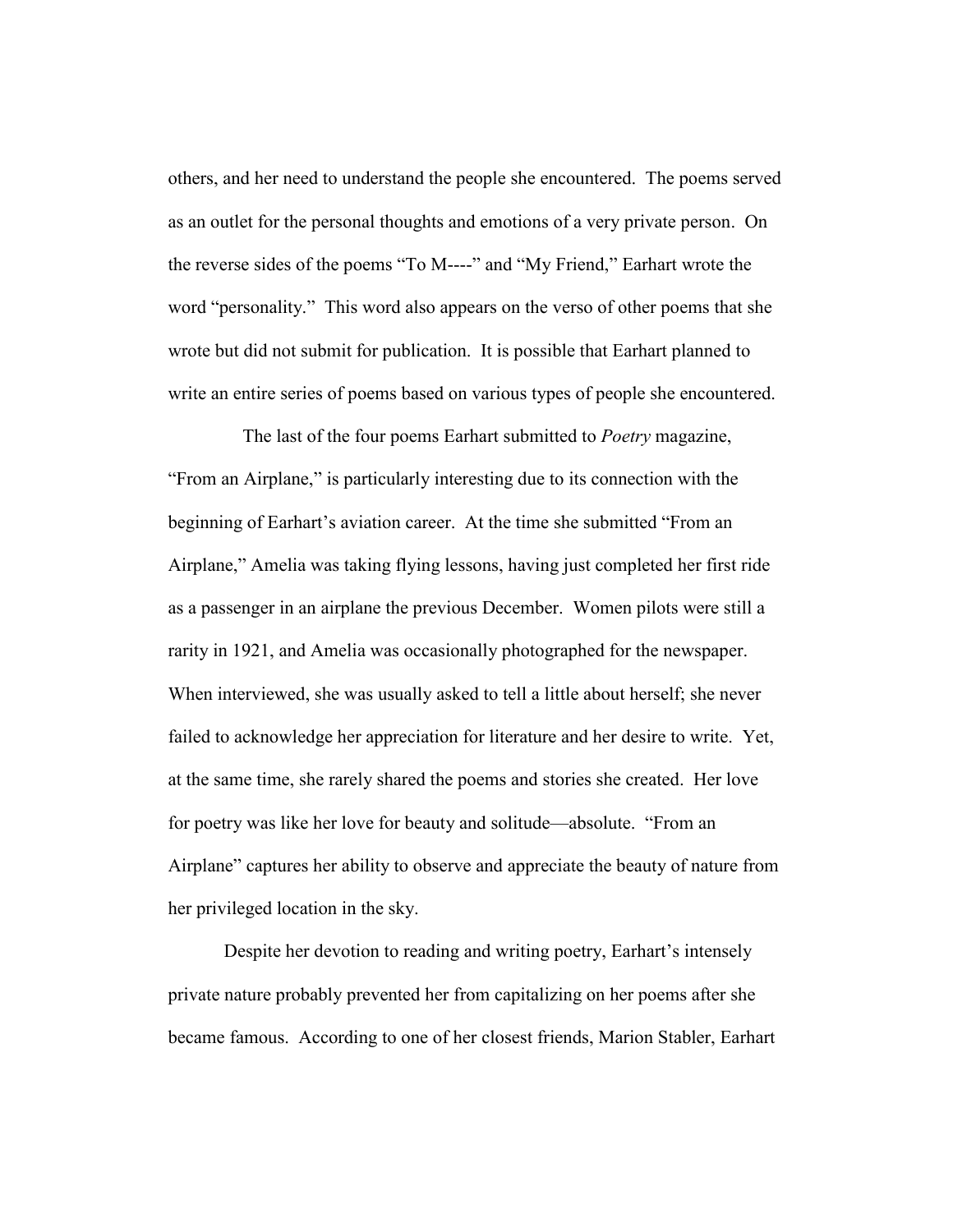"was never too tired to discuss art, science, poetry, religion, or politics,"<sup>14</sup> but she never spoke about anything of a personal nature. This makes the discovery of Earhart's hidden poems even more significant—they provide a rare snapshot of the young aviator as very few people knew her.

#### **Publication**

 Only one of Earhart's poems was published during her lifetime, and initial publication of this poem was against her wishes. The poem "Courage" first appeared in a 1928 issue of *Survey Graphic* magazine, in an article titled "Who Is Amelia Earhart?" by Marion Perkins.<sup>15</sup> The public dissemination of Earhart's belief that "Courage is the price that Life exacts for granting peace," was well timed, as Earhart was in the midst of her first major flight, the one that would bring her instant fame as the first woman to fly across the Atlantic Ocean. In her diary of the flight, Earhart wrote: "I got a wire from M.P. [Marion Perkins] asking permission to publish one of my poems…as the subject was 'courage.' I refused as I know the luck it would bring forth. Anyway I can't remember whether I liked it."<sup>16</sup> This statement, written at the very beginning of her aviation career, suggests that Earhart was less concerned with her image as an aviator than she was with her desire to publish a poem of quality.

Despite the public's seemingly insatiable need for information about her, Earhart wrote many more poems that never appeared in print. Dozens of these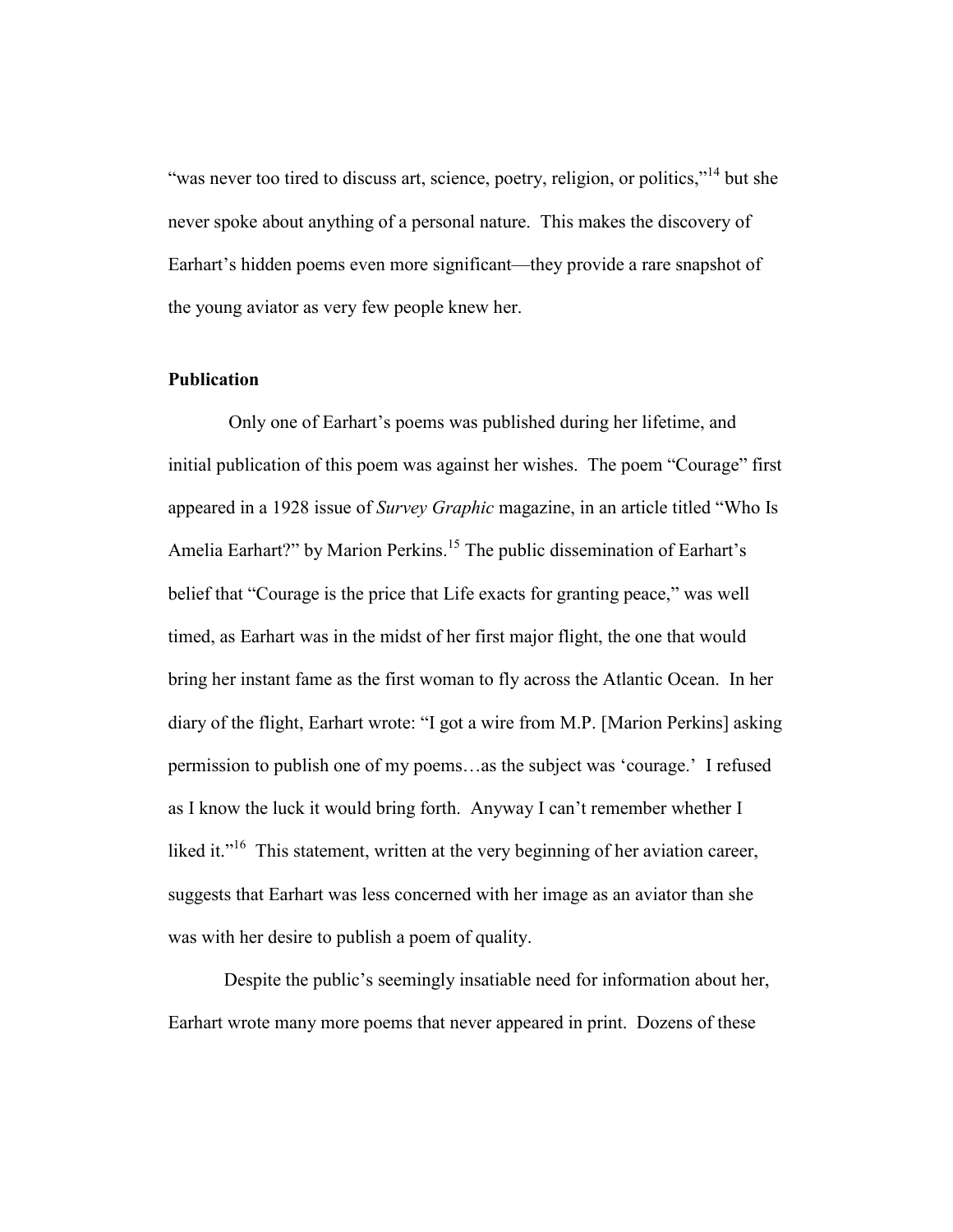can be found in her personal papers at Purdue. Keeping in mind that she was later married to George Palmer Putnam, one of the nation's most prominent publisher/publicists, it is almost certain that if Earhart had wanted to publish her poems she would have done so.

 According to her friend and colleague Eugene Vidal, Earhart wrote and submitted numerous poems for publication anonymously: "She wrote poetry for magazines under another name and often showed me the poems before mailing them."<sup>17</sup> It is unknown whether the poems Vidal is referring to were the four submitted to *Poetry* in 1921. It is also unknown if Earhart used aliases other than "Emil Harte." It is likely that Earhart was willing to publish her poetry under an alias before she became famous, but after becoming known throughout the world for her aviation feats she felt the need to guard her privacy more strictly. It is also possible that Earhart wanted her poems to stand on their own merits; her fame would have complicated that possibility.

## **Aging & Death Poems: Supporting Biographers' Claims**

Most of Earhart's poems, like the ones she collected for her scrapbook, describe love and heartbreak, the transience of life, a romantic notion of death, and the effects of aging. George Putnam, Mary Lovell, and other biographers have noted Earhart's fear of growing old, but it is only when reading Earhart's poems and other personal papers that one is able to verify this. Earhart frequently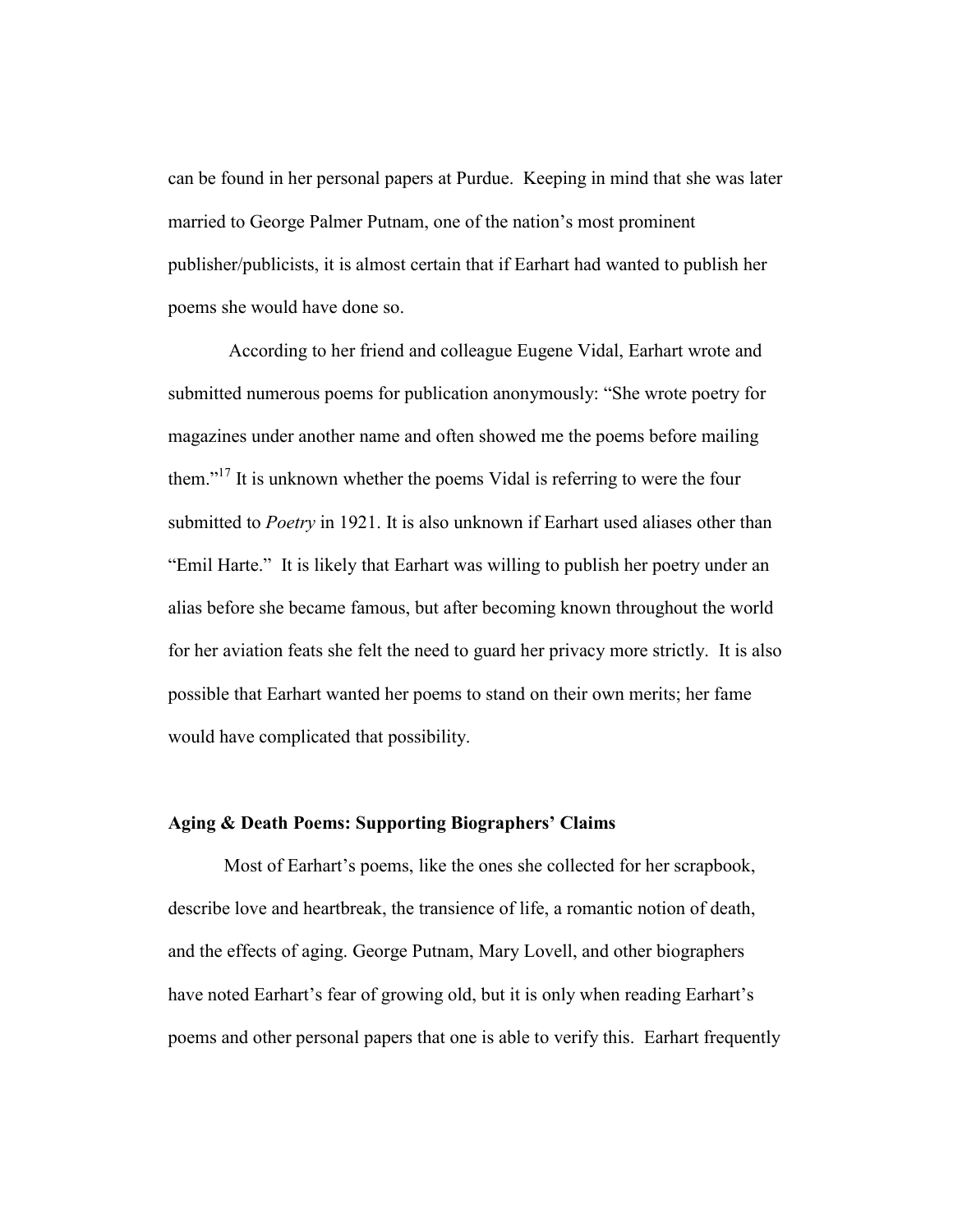wrote of her fascination with death, and her fear of aging. She described herself to friends as a "fatalist," and felt all good pilots should be willing to die for that one grand adventure. Such a strong fear of growing old may seem strange for a woman who never reached forty years of age, but Earhart's fears were most likely a result of the excessive longevity that flourished in her family (her grandmother, mother, and sister all lived well into their nineties).

As a young adult, Earhart would have been aware that her yearning for constant adventure would be harder to satisfy as she grew older. Likely, she witnessed the increased dependence and decreased physical capabilities of family members as they aged, and this heightened her fears. Whether or not this relates to a fear of aging, or being perceived as old, it is interesting to note that her records show that while still in her early twenties, Earhart began telling people (and even writing on official documents) that she was born a year later than she actually was. For this reason, many sources still list her birth date incorrectly, as 1898 instead of 1897.<sup>18</sup>

In 1937, just prior to her fatal world flight attempt, she told reporter and friend Carl Allen that she had a feeling there was just one more good flight left in her system, and after finishing her world flight she intended to give up major long-distance flying. Although she did not intend to retire from flying completely, Earhart may have already been considering herself too old for such adventures, half-mockingly stating to Allen: "I'm getting old, and want to make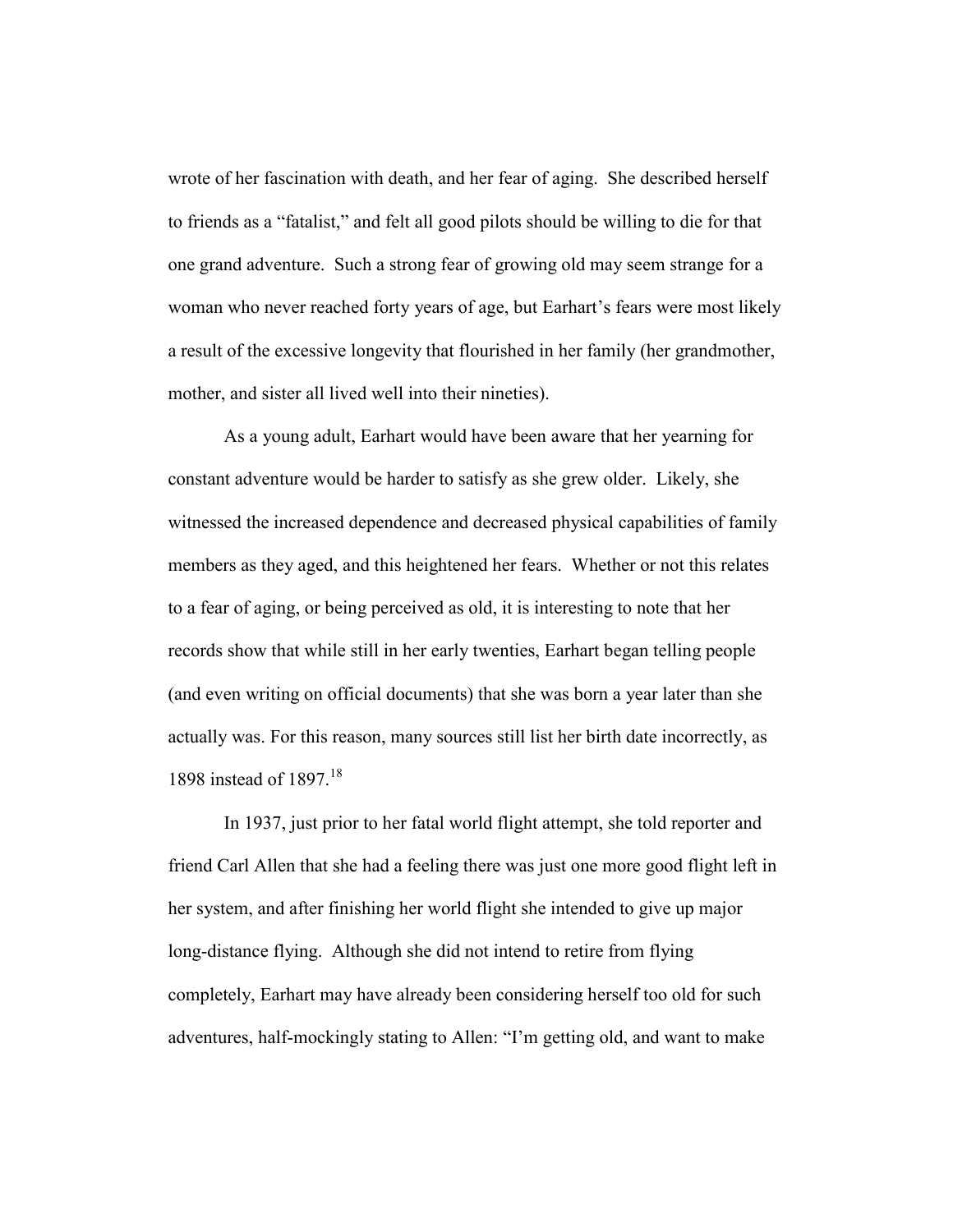way for the new generation before I'm feeble too!"<sup>19</sup> According to Allen, Earhart also said, "As far as I know, I've got only one obsession—a small and probably feminine horror of growing old—so I won't feel completely cheated if I fail to come back."<sup>20</sup> For Earhart, life simply was not worth living in a diminished capacity. According to her husband George Putnam, she once said: "It is hard to be old—so hard. I'm afraid I'll hate it. Hate to grow old. …I think probably, GP, that I'll not live—to be old."21 She also told Putnam that when she died, she'd "like best to go in [her] plane. Quickly."<sup>22</sup> In some ways, Earhart seemed to welcome death, and several of the poems she wrote reflected this. Earhart probably shared the Symbolist concept of death as a liberation from the harsh realties of the world. In one of her poems, "Carrion," she describes death as a bird of prey that mercifully ends the lovelorn suffering of the living.

## *Carrion*

*Merciless Life laughs in the burning sun and only Death, slow-circling down, shadows the aerid flesh bruised by the panther-paws of love*. 23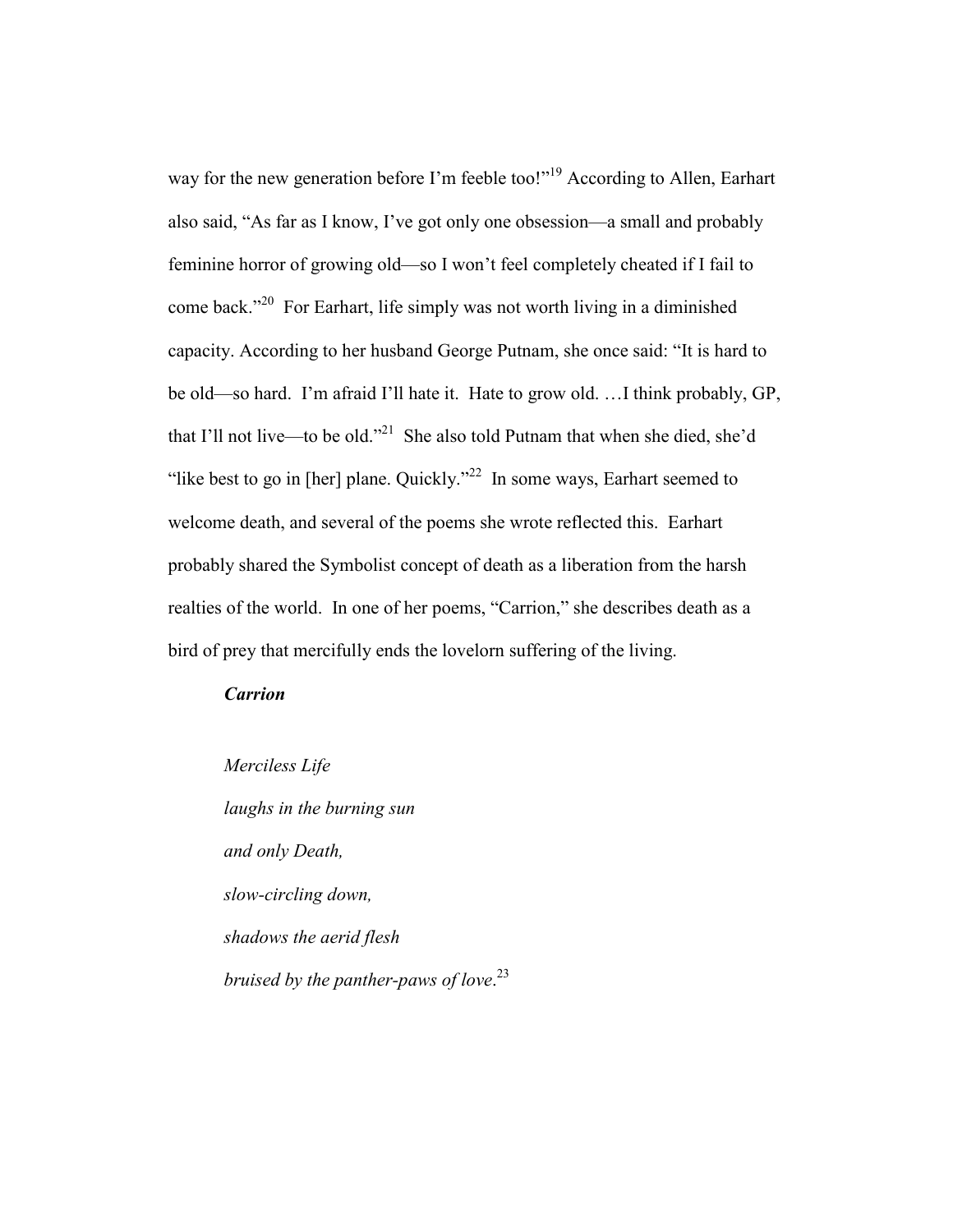Earhart's notes accompanying the "Carrion" poem state: "The vulture is kind. Life is merciless."<sup>24</sup> In a similarly themed poem, Earhart implies that there is a seductive side to death: "some meet death/ with closed eyes of horror/ dare infinitely/ for another glimpse. $125$ 

Not all of Earhart's poems are as dark as these. In some, Earhart promotes the idea that life, not death, should be cherished. In one poem, she expresses the very mortal desire to capture and preserve certain instances in time, to "snatch molten moments from the fire of Life," holding them "until the brief glow fades and they are hardened to their everlasting shape."<sup>26</sup> Unlike her assertion in "Carrion" that life is merciless, in this poem Earhart suggests that there are happy, or "molten moments" in life, but because they are fleeting they must be seized and treasured. Arguably, this *carpe diem* philosophy played a significant role in the development of Amelia's aviation career, influencing the pilot's decisions to take more risks and push herself to her limits.

## **Love Poems: Contradicting Biographers' Claims**

After becoming a famous pilot, and despite her hectic schedule, Earhart still wrote many fragments of verse privately. According to her husband George Palmer Putnam, she always found deep pleasure in building little images with words. Of the small number of Earhart's later poems that have survived, a few are love poems. One of these poems was included in Putnam's biography of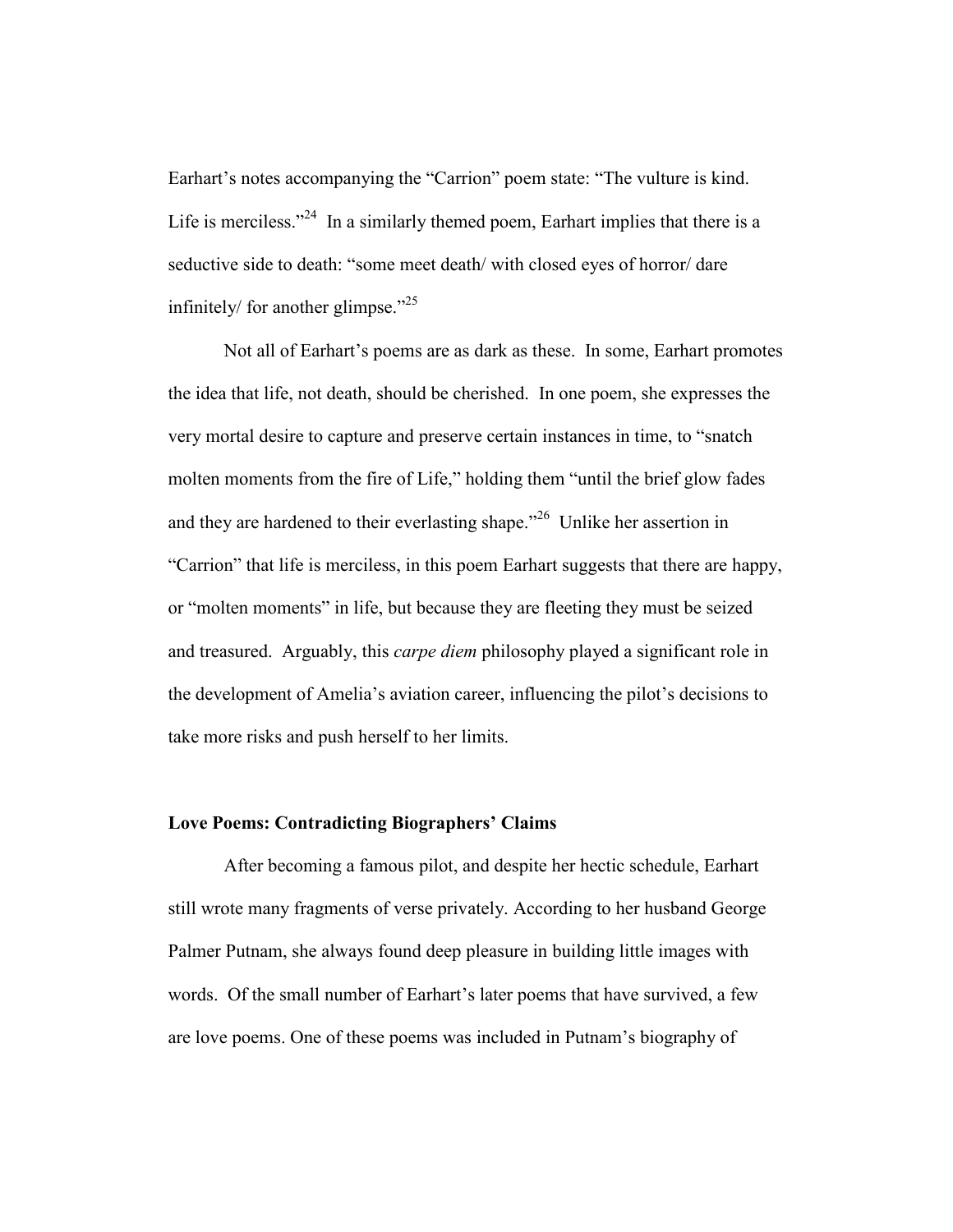Earhart, which was published after her disappearance.<sup>27</sup> In this poem, the speaker notes her lover's presence in the room and remembers how "the stars watched us as we lay."<sup>28</sup> Another unpublished love poem of Earhart's follows:

*I have seen your eyes at dawn beloved dark with sleep And lying on your breast—have watched the new day creep* 

*Into new depths, putting aside old shadows spun by night To show again the lovely living colors of* your sunlit sight<sup>29</sup>

The significance of this poem is that it can be dated to a time between 1931 and Earhart's disappearance in 1937, during Earhart's marriage to Putnam. Some biographers have described their marriage as simply one of convenience, a manager and his client living and working together without love or passion. The poem is written on the letterhead of a hotel they frequented, making it likely that Earhart wrote this poem to Putnam. At least one of the names listed on the hotel letterhead belonged to someone who did not work for the hotel until 1931, offering new evidence to possibly contradict biographers' claims that Earhart and Putnam were in a passionless marriage.<sup>30</sup>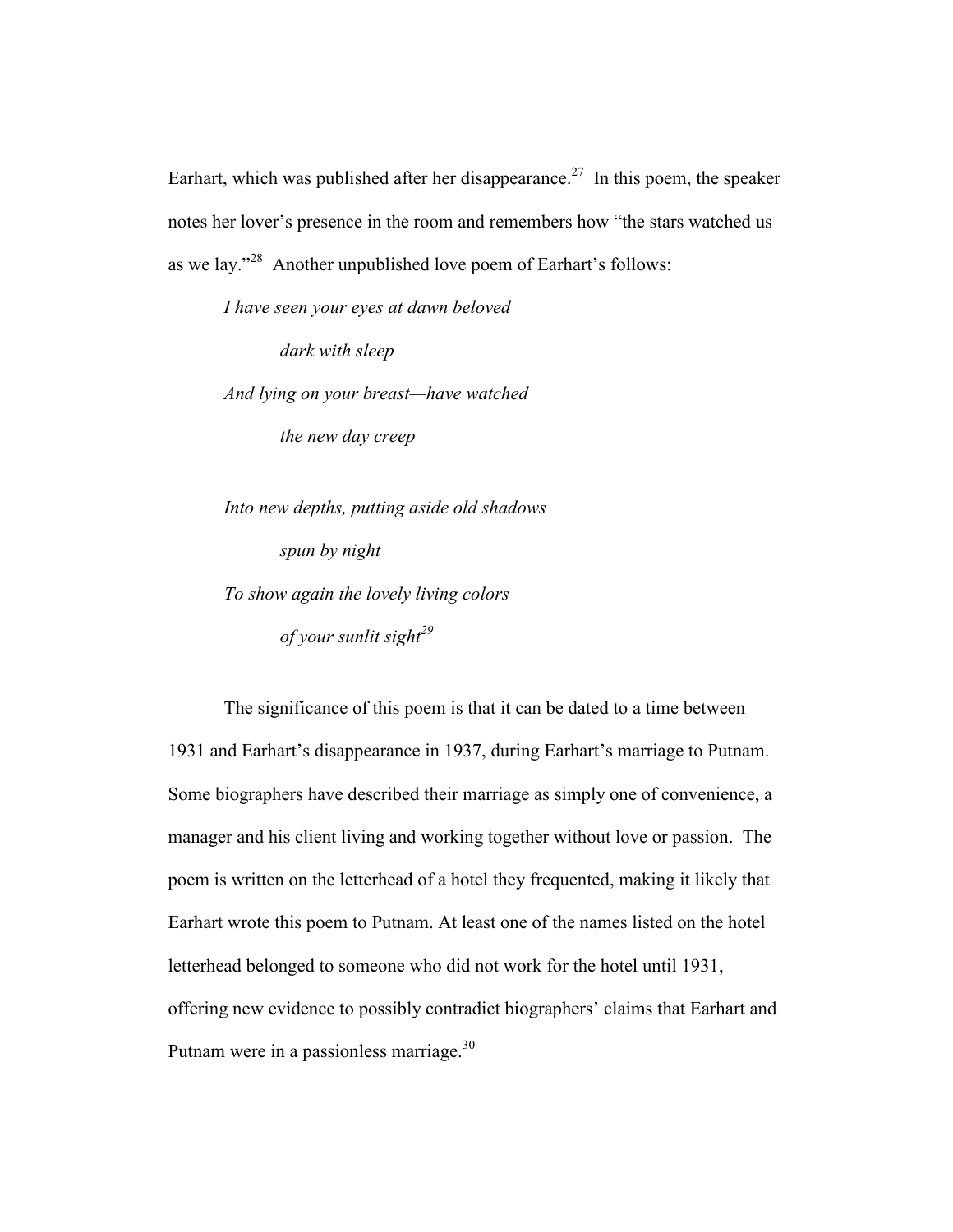It is interesting to compare Earhart's mature love poems of the 1930s to a poem she wrote about desire in the 1920s, in which she personified passion as a winged entity who comes to her "with out-stretched quivering hands."<sup>31</sup> This poem reflects a young woman's fiery and romanticized view of desire, whereas the two love poems Earhart wrote after marrying Putnam in 1931 suggest a simple acceptance of the tranquil beauty of adult love.

#### **Significance of Earhart's Poems to Future Scholarship**

Earhart was known for her extreme privacy and great reluctance to share any of her personal life with the public. Although she likely would have considered her love poems to be deeply personal and would probably never have published them under her own name, she still chose to keep these intimate poems among her personal papers to be discovered after her death. In addition to providing a much-needed outlet for the emotions of an extremely private person, it is likely that Earhart's poetry was born out of her yearning for achievement, fame, and even immortality.

As Earhart began to devote more time to her aviation career she was left with much less time for reading or writing poetry. A newspaper article from 1931, three years after Earhart's first transatlantic flight, states that Earhart **"**adores poetry, but gets little time for anything but trade journals."<sup>32</sup> George Putnam knew his wife's writing was important to her, and in his biography of her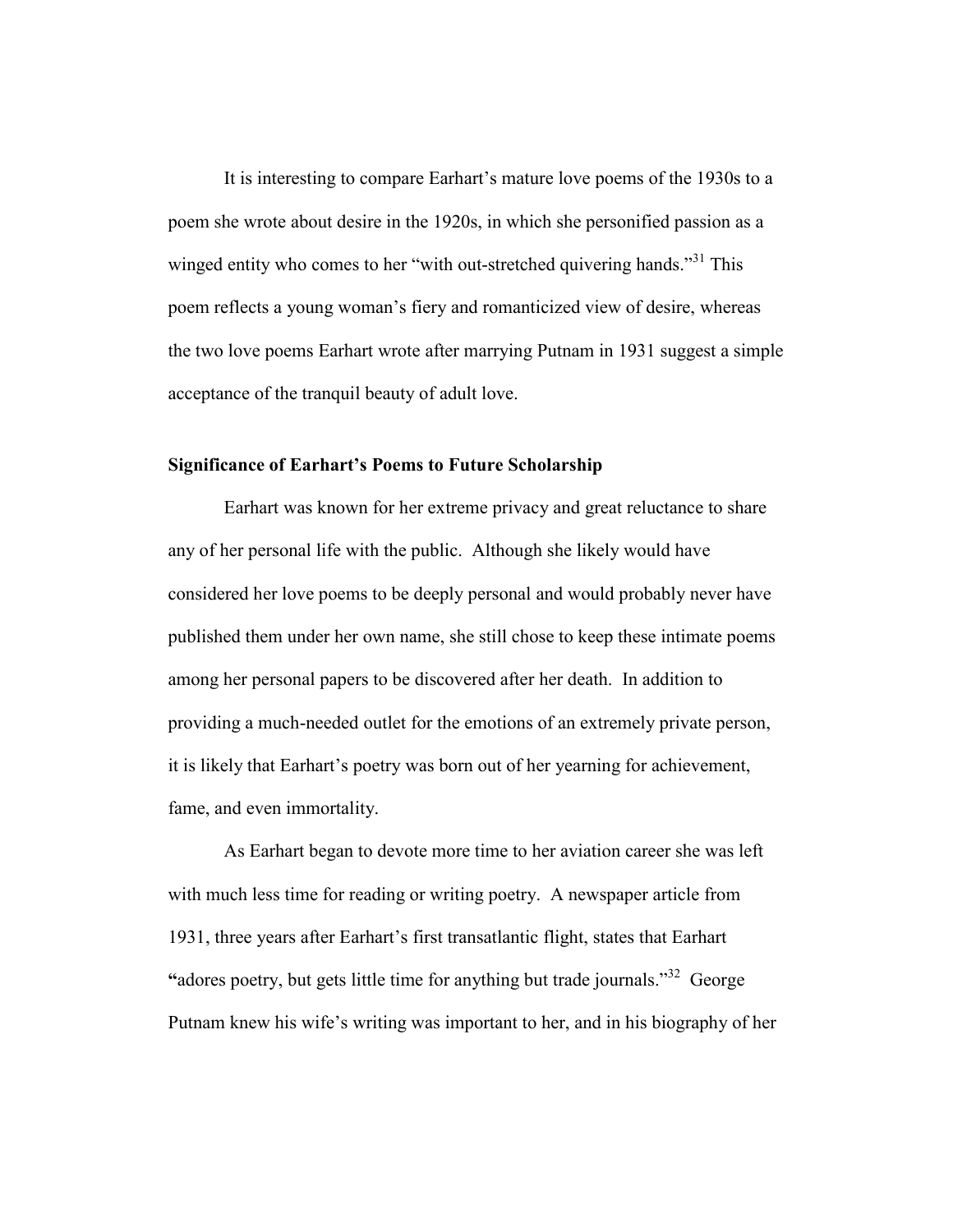he wrote: "Truly, I think among all her crowding ambitions, AE would have enjoyed best of all the leisure to play about with the friends she liked so well *words*. Few, I think, realized her great regard for the written and the spoken word, her joy in, as she said, 'having little words get up and dance for one.' Always AE cherished a wistful ambition to have one full year of leisure to devote to writing, a year uninterrupted by flights, lecturing, or journalistic dead lines.<sup>33</sup> Putnam did not believe Earhart had ever been satisfied with anything she wrote, but that she "had the craftsman's devotion to the labor which eventually produces good writing, if one has something to say, and I had hoped she might have her year, for it was important to her."<sup>34</sup>

Despite the allure of being a published poet, Earhart likely recognized that there were drawbacks as well. The public may have found it difficult to take her seriously as a poet *and* a famous pilot, and Earhart was well aware of the need to focus her public image on her work on behalf of aviation and women's rights. It is interesting that Earhart included subjects in her writing that she never discussed openly with anyone outside her immediate circle of confidants. Her surviving poems reveal her personal thoughts and interests, and are invaluable to researchers seeking to understand her fully as a person.

Although family members and friends of Earhart's have long stated that Earhart wrote poetry, many biographers have shied away from the subject, lacking sufficient proof. It is unfortunate that most of Earhart's poems and other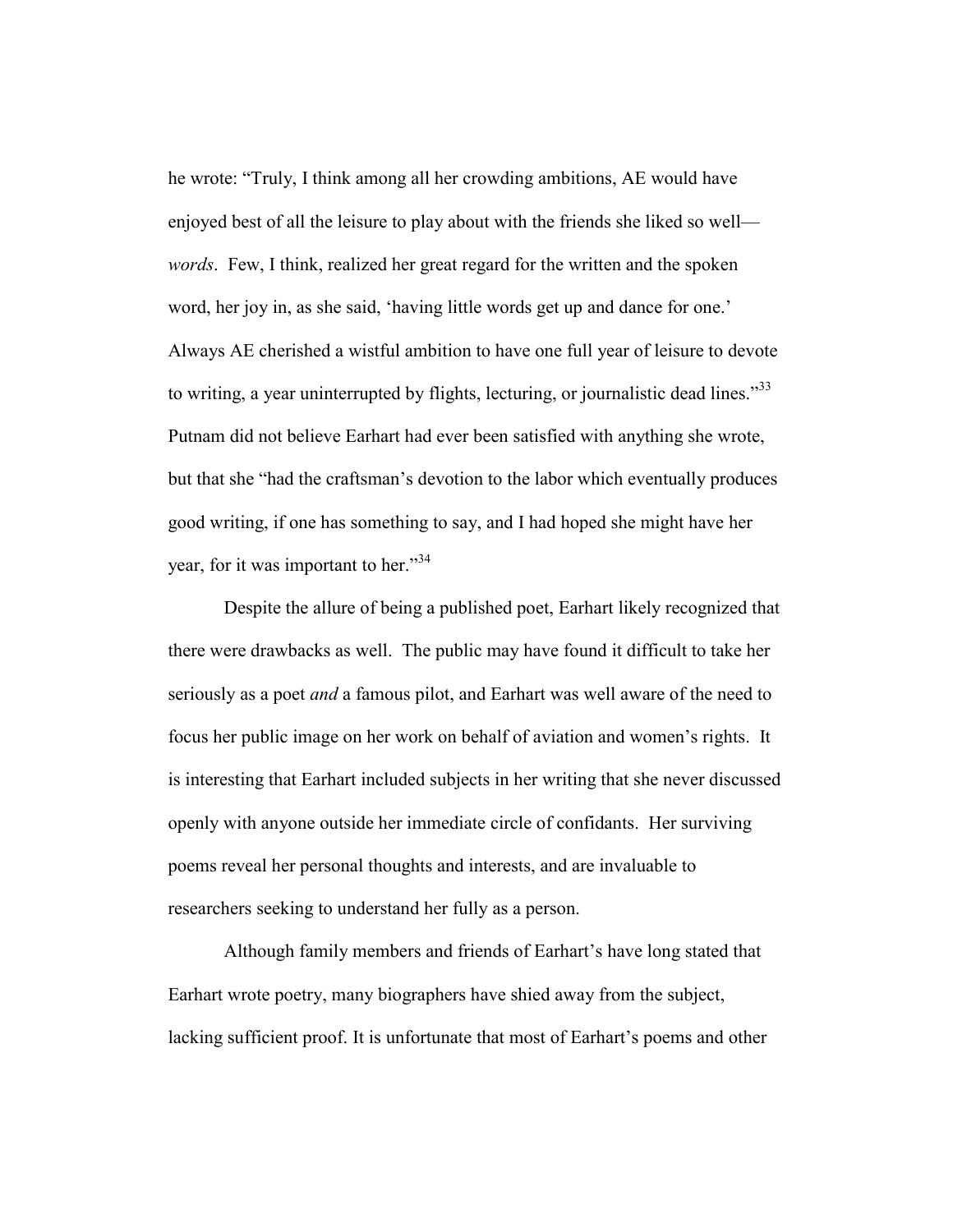writings burned, because the ones that remain reveal much about her, documenting private thoughts and feelings that exist nowhere else. The three books Earhart wrote contain little of the passion she felt for life; instead, they remain as somewhat aloof accounts of her major flights. Still, these books are among the most widely used sources by biographers searching for first-hand information from Earhart on her life. Biographers would undoubtedly rely more on Earhart's own unpublished writings if their existence were more widely known.

The newly processed George Palmer Putnam Collection of Amelia Earhart Papers brings together again Earhart's working and personal papers as one cohesive collection, offering new insight into the life of the famous and elusive aviator. Earhart's personal writings prove her desire to become a writer, her obsession with aging, her passionate love life. Fortunately, Earhart's poems in the Putnam Collection are now available to the public, and items from the collection are being digitized as part of an ongoing effort to make them more accessible.<sup>35</sup> Like tiny pieces of a puzzle, each of the newly discovered poems provides researchers with a clearer, more complete version of a very public figure, yet undeniably private woman with private fears and passions who desired to become a writer.

#### **Challenges to Processing Earhart's Personal Papers**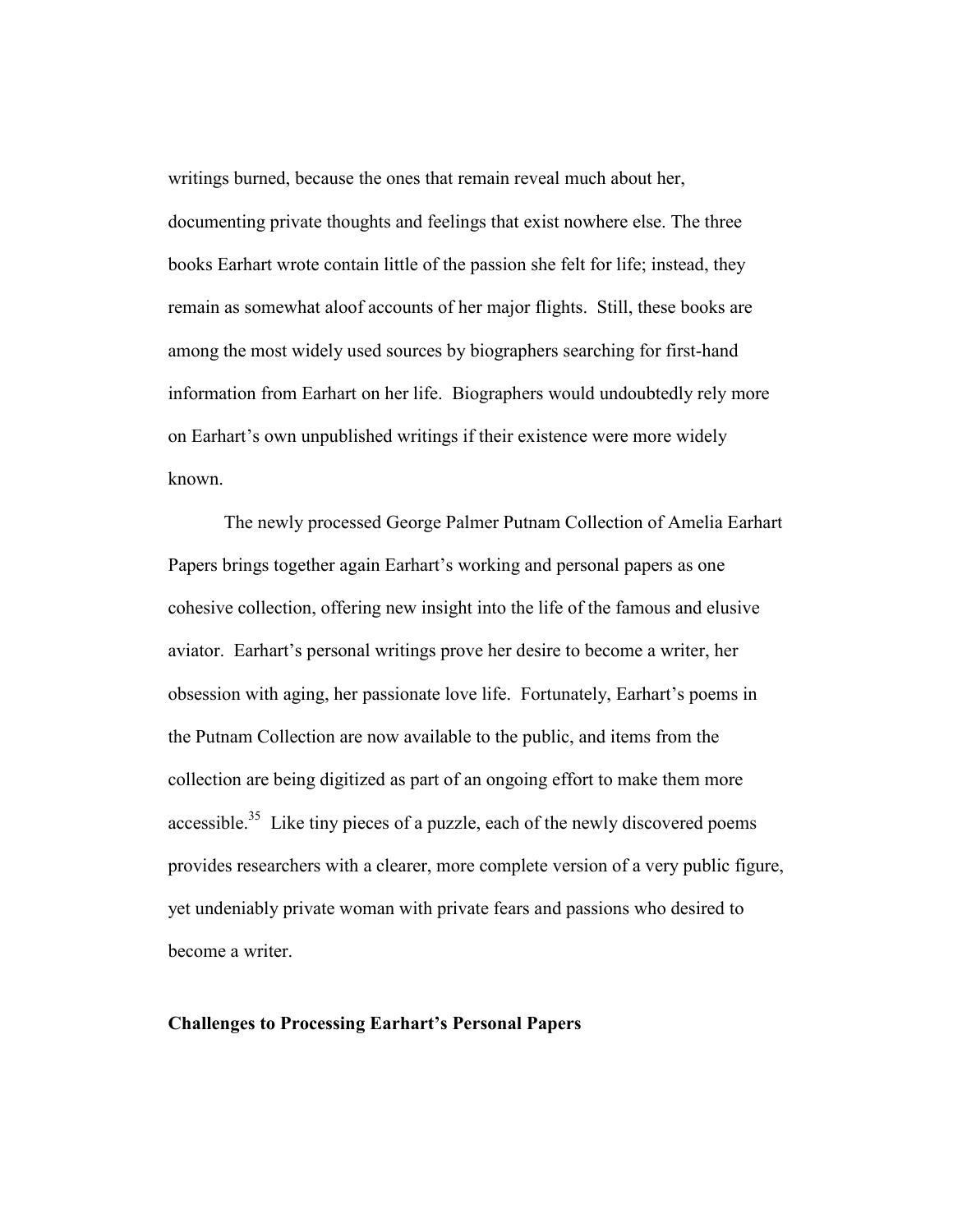Like most manuscript collections, the Earhart Papers presented several archival processing challenges. Initially, it was unclear whether the poems that were part of Earhart's personal papers were actually written by her. As all archivists know, it is crucial to understand as much about a person whose papers are being processed as possible. After much research into Earhart's life, it became clear that she had been an admirer of poetry since childhood, and had admitted on more than one occasion that she wrote poems herself. However, with very few of Earhart's poems available for study, it was difficult to determine the likelihood that the poems in Earhart's papers were her own.

In order to study the poems for possible revelations into Earhart's life, the archivist felt it was of utmost importance to first exhaust all possibilities that the poems may have been authored by someone else. Recognizing Earhart's voice as a poet was complicated by the fact that some biographies stated she had translated poems written in other languages. Much research work was done to try and determine whether the poems in Earhart's personal papers were ones that had been written by foreign poets, or ones that she had written herself. Another possibility, keeping in mind Earhart's affinity for collecting poems she admired in a scrapbook, was that some of the poems might have been published work by other authors that she had admired and transcribed for future use in her poetry anthology. Again, this required research into trying to identify the poems themselves and who might have written them. After months of searching poetry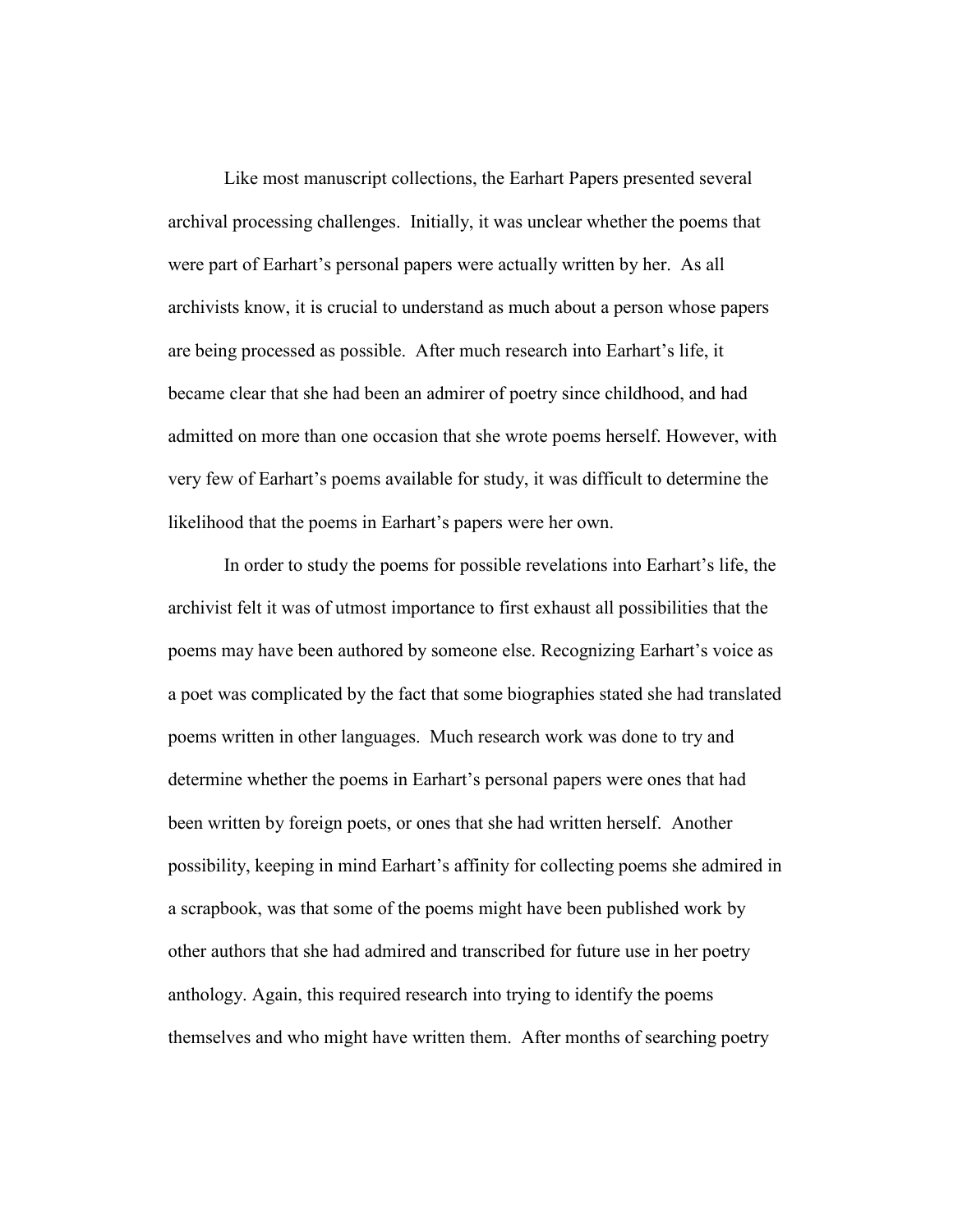databases and anthologies, surfing the Internet, and consulting members of the English faculty at Purdue, the archivist determined that the poems were written by Earhart because they were found in several draft revisions within her papers and could not be found elsewhere.

 Once Earhart's authorship of the poems had been established, the next challenge was to decipher Earhart's handwriting. Not only was it difficult to read, but because she frequently wrote with pencil, some of the text in her work was smeared. To further present challenges, Earhart also used abbreviations, creative spelling, and occasionally invented words of her own. All of these factors made studying and interpreting Earhart's poems somewhat difficult. In some cases, where the text of the poems was very faint, the archivist had to photocopy the text on a dark setting to reveal the words clearly.

 In addition to these challenges, the majority of Earhart's poems were not dated. For some of the poems, it was necessary to follow other clues to help establish their dates. For example, Earhart's handwriting style changed somewhat over time, and this helped in some cases with approximating the dates of certain poems. A particular notebook containing poems that were intermingled with notes from high school or college courses provided additional information suggesting approximate dates. In a few cases, letterhead on the paper Earhart used was helpful in determining a possible range of dates.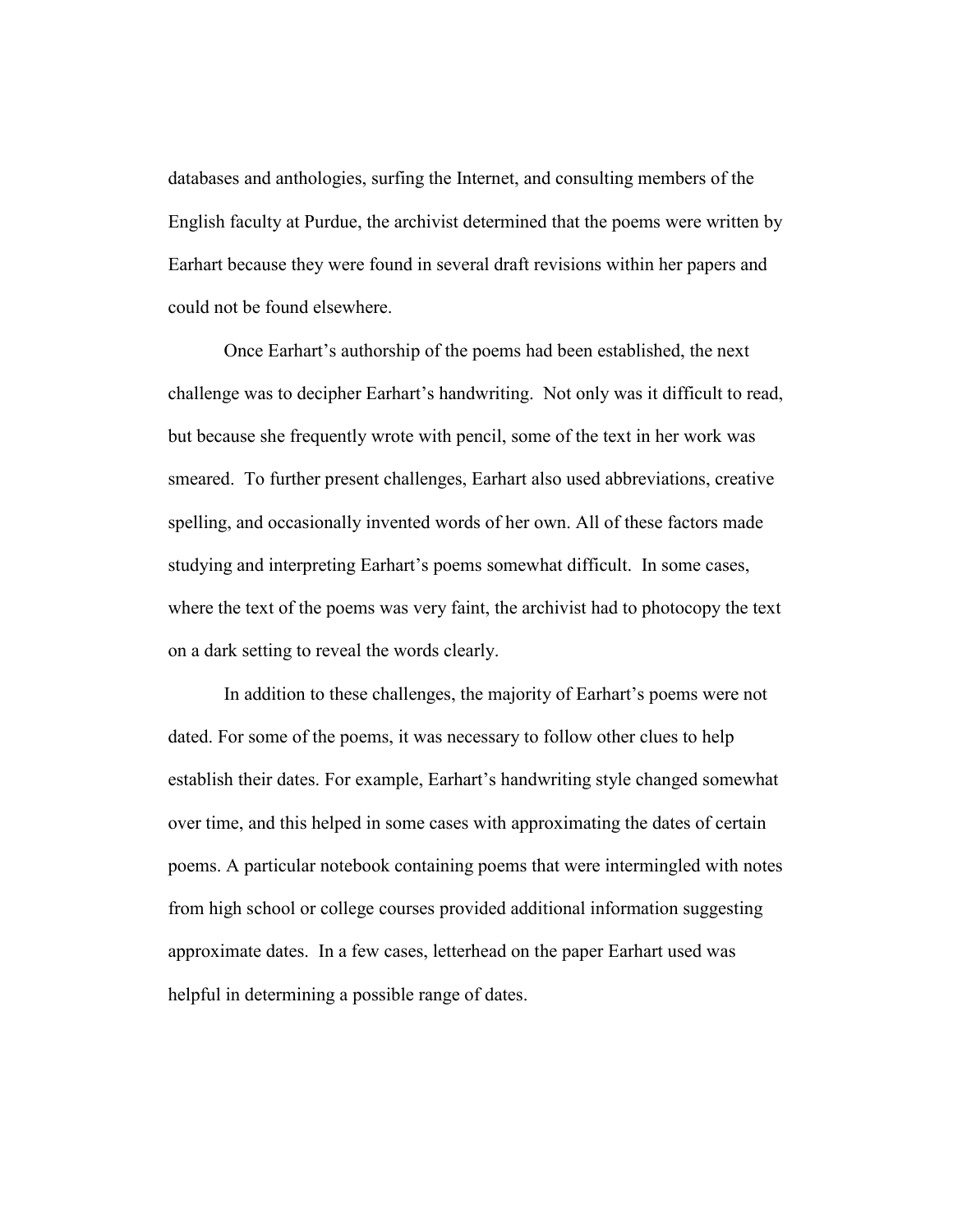## **Research Significance of Primary Source Material**

*"Unpublished sources pose problems unlike those involved in working with published ones, although both must be evaluated for their accuracy and value. But finding the particular unpublished record needed can present a much greater challenge than locating widely duplicated materials, and even when it has been brought to light, uncovering desired information in a collection of letters or official files remains a larger task than examining a book, newspaper, or report. At the same time, the rewards of the search can include the wonderful excitement of discovering something unique which unlocks a mystery about the past."<sup>36</sup>*

Since archivists are frequently among the first to locate the historic gems lying hidden in archival and manuscript collections, they are in a unique position in terms of their abilities to recognize and interpret primary source materials that will enhance or, in some cases, contradict history books. Amelia Earhart's papers exemplify the important role primary source materials play in historical interpretation. The poems Earhart wrote reveal more about her than can be found in biographies, textbooks, or films. Just as a Civil War diary will reveal much more about the living conditions and psyche of a Confederate soldier than a Civil War history book, Earhart's poems bring to light the human side of the elusive aviator in documenting her thoughts and feelings via her own unique voice.

In Muriel Earhart Morrissey's biography of her sister, she wrote: "It is our loss, I feel, that so much of Amelia's writing is purely factual prose. I know she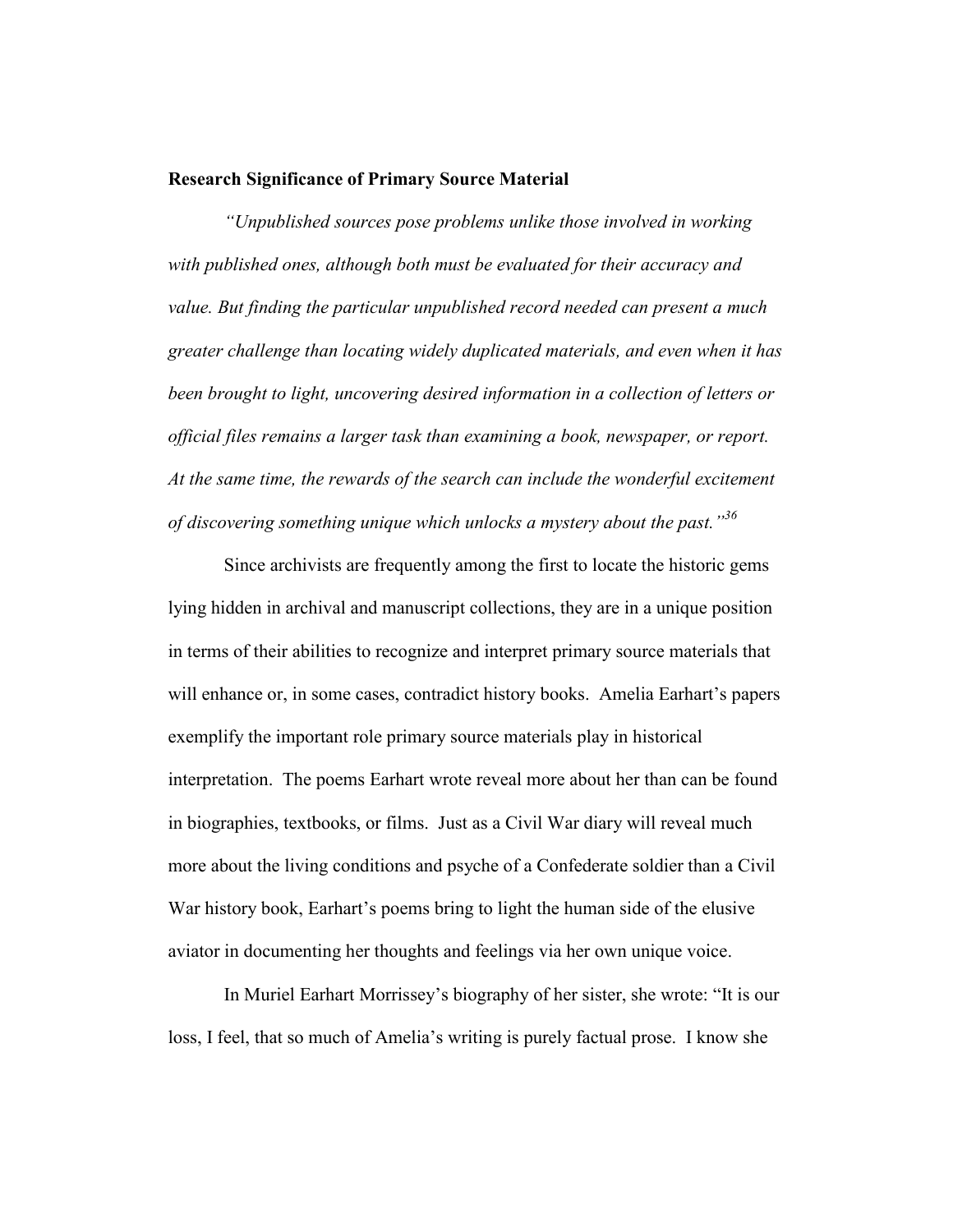longed for a time when she could write 'as the spirit moves' without regard for deadlines or publishers' limitations."<sup>37</sup> Had Earhart survived, it would have been interesting to see if she ever fulfilled her wish to devote a year to writing. In addition to her aviation records and her pioneering work on women's rights, perhaps Earhart might have also been remembered for those friends she liked so well—the words she coaxed to dance.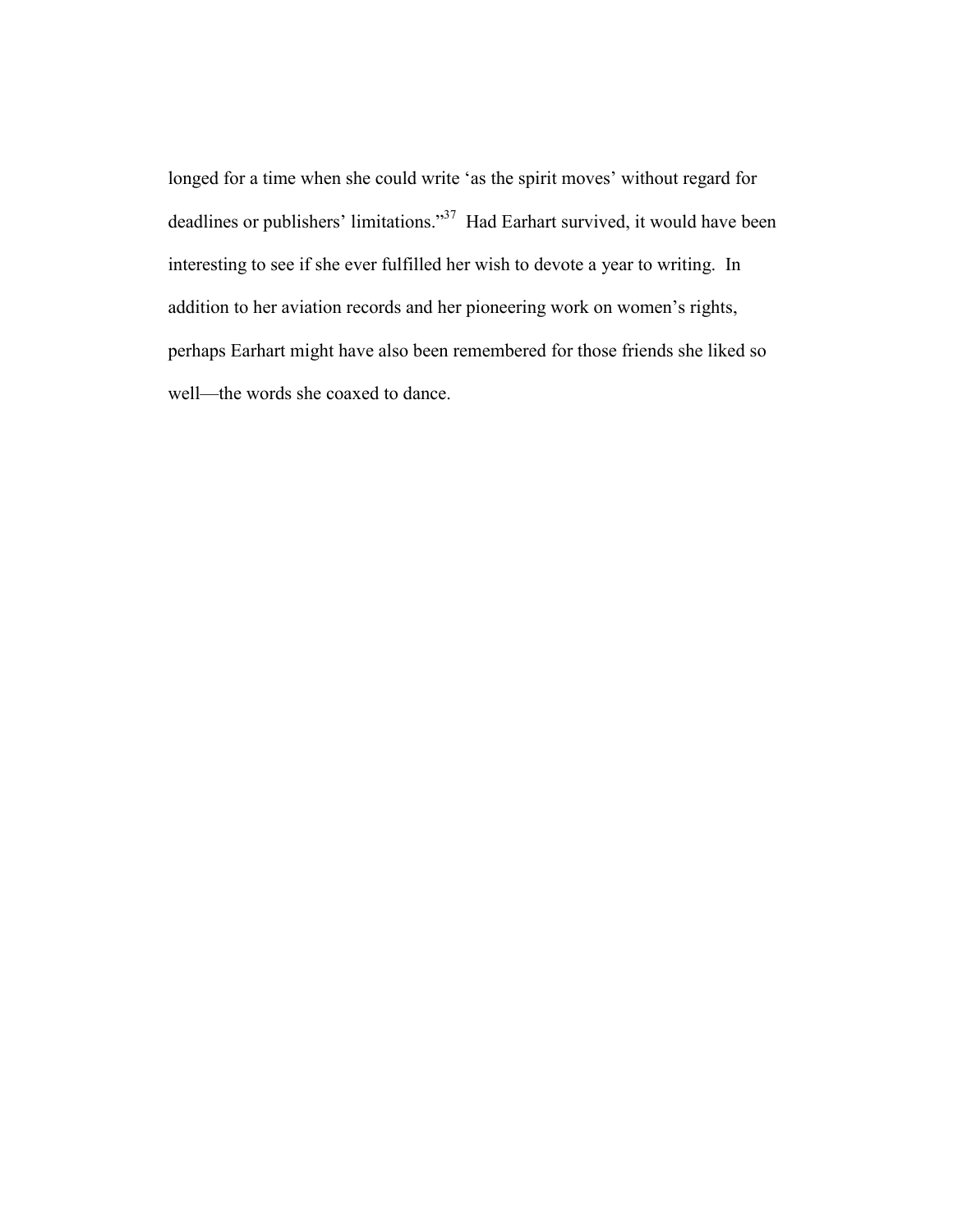#### **About the Author**

Sammie L. Morris is Archivist/Assistant Professor of Library Science at Purdue University. Morris is a member of the Academy of Certified Archivists, the Society of American Archivists, and the Midwest Archives Conference, and is Vice President/President Elect of the Society of Indiana Archivists. She has given numerous presentations on archives and recently co-taught the graduate course, "Archival Theory and Practice," at Purdue University. She currently manages the George Palmer Putnam Collection of Amelia Earhart Papers at Purdue University.

*The author gratefully acknowledges the editorial assistance of Dawn Corrigan, Christine D. de Catanzaro, and Joanne Mendes in editing this article.*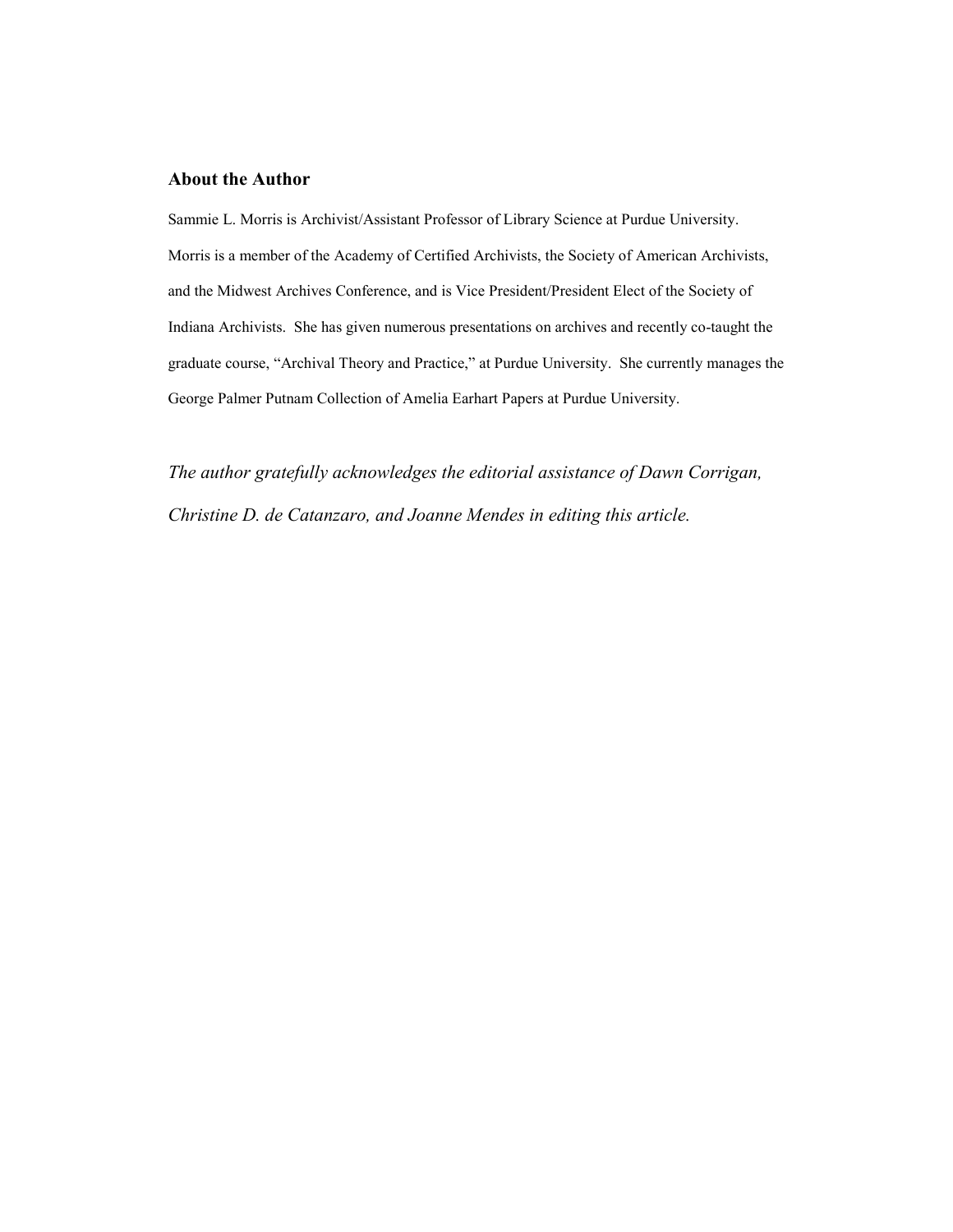#### **Notes**

- <sup>2</sup> Amelia Earhart, *Last Flight* (New York: Harcourt, Brace, and Co., 1937). Originally to be titled *World Flight*, the book was published posthumously by Earhart's husband George Palmer Putnam.
- <sup>3</sup> George Palmer Putnam, correspondence with Purdue University President Edward C. Elliott, 1940 (Archives and Special Collections, Purdue University Libraries).
- <sup>4</sup> Muriel Earhart Morrissey, *Courage is the Price: The Biography of Amelia Earhart* (Wichita, KS: McCormick-Armstrong Publishing, 1963).
- <sup>5</sup> Purdue University News Service, press release, "Purdue Libraries Land New Rare Items for Amelia Earhart Collection," May 2, 2002, (Archives and Special Collections, Purdue University Libraries).
- <sup>6</sup> Muriel Earhart Morrissey, *Courage is the Price*: *The Biography of Amelia Earhart* (Wichita, KS: McCormick-Armstrong Publishing, 1963), 68.
- $^7$  Amy Otis Earhart interview by unknown interviewer, undated transcript, microfilm reel 3, Amelia Mary Earhart Papers (Schlesinger Library, Radcliffe Institute).
- <sup>8</sup> Amelia Earhart, poetry notes, n.d., folder W-4 (Writings Series), The George Palmer Putnam Collection of Amelia Earhart Papers (Archives and Special Collections, Purdue University Libraries).
- <sup>9</sup> Amelia Earhart, poetry scrapbook, Amelia Mary Earhart Papers (Schlesinger Library, Radcliffe Institute).
- <sup>10</sup> For example, see Mary Lovell's excellent work, perhaps the most thoroughly researched and best written of all the Earhart biographies: *The Sound of Wings: The Life of Amelia Earhart*  (New York: St. Martin's Press, 1989), unnumbered page preceding Table of Contents.

<sup>1</sup> George Palmer Putnam, *Soaring Wings* (New York: Harcourt, Brace, and Co., 1939), 170.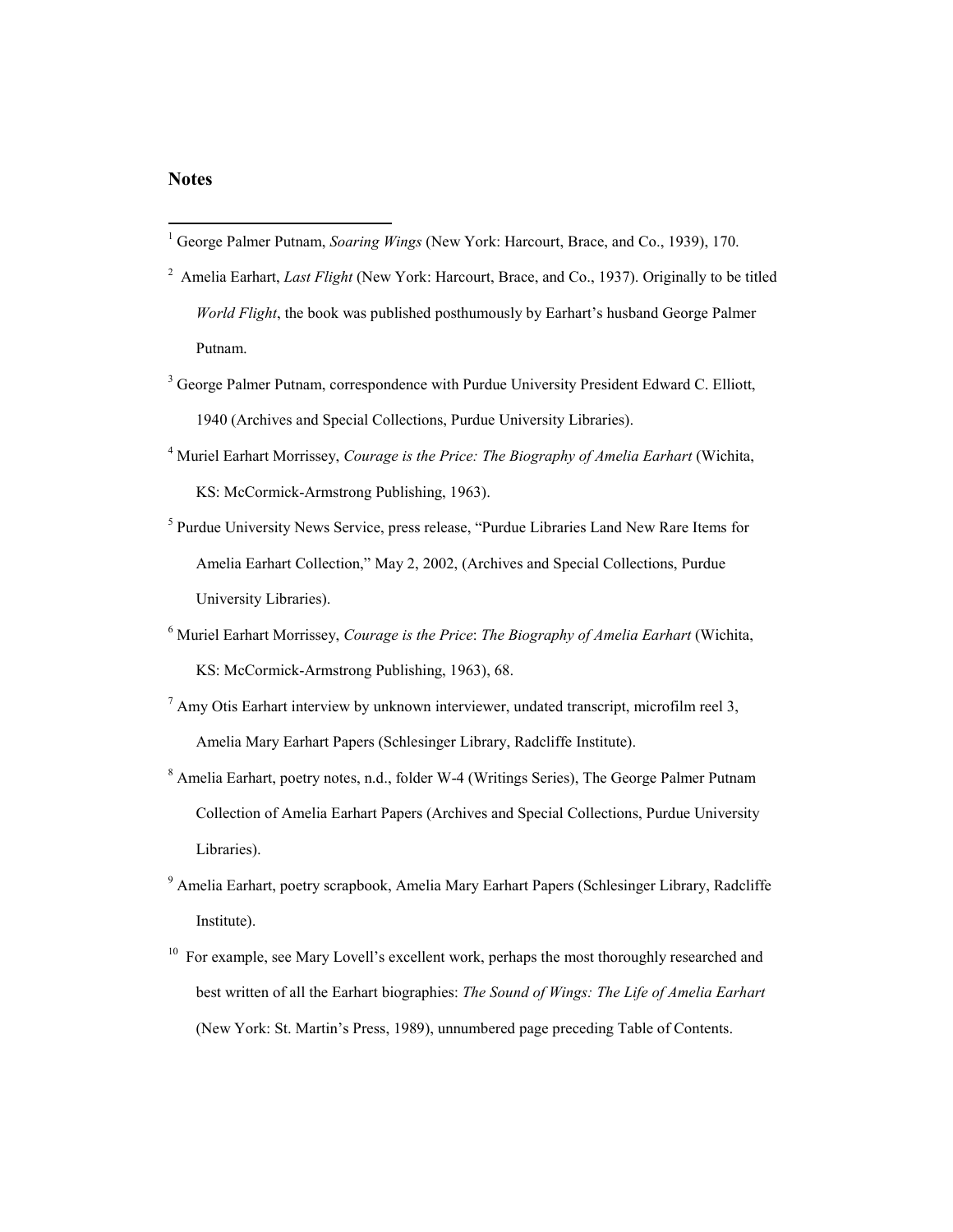<sup>11</sup> Morrissey, *Courage,* 110.

- <sup>12</sup> Although other sources, notably the PBS video *Amelia Earhart* (Nancy Porter Productions, 1993) have stated that Earhart's pseudonym was "Emil A. Harte," a thorough examination of the original letter and supporting documents reveal that there was no middle initial—the "A" was just an extra flourish on the "H" in "Harte."
- <sup>13</sup> Amelia Earhart, poems, 1921, Folder W-6 (Writings Series), Putnam Collection.
- <sup>14</sup> Doris L. Rich, Amelia Earhart (Washington, DC: Smithsonian Institution, 1989), 41.
- <sup>15</sup> Marion Perkins, "Who is Amelia Earhart?" *Survey Graphic* (July 1, 1928): 393.
- <sup>16</sup> Amelia Earhart, diary, 1928, Amelia Earhart Collection 1061 (Seaver Center for Western History Research, Natural History Museum of Los Angeles County, Los Angeles, California), quoted in Mary Lovell, *The Sound of Wings: The Life of Amelia Earhart* (New York: St. Martin's Press, 1989), 112.
- $17$  Eugene Vidal radio interview by unknown interviewer, undated transcript, Eugene L. Vidal Papers (University of Wyoming, American Heritage Center).
- <sup>18</sup> Amelia Earhart, pilot licenses and registration cards, Putnam Collection. Earhart's birth date is listed as 1897 in the records of the Trinity Episcopal Church in Atchison, Kansas.
- 19 Carl Allen, telegram, July 3, 1937, item VIII.D.4, Putnam Collection.
- 20 Rich, *Amelia Earhart*, 256.
- 21 Putnam, *Soaring Wings*, 291.
- 22 Putnam, *Soaring Wings*, 294 and in Scrapbook 15, Putnam Collection.
- 23 Amelia Earhart, poem, ca. 1920s, folder W-8 (Writings Series), Putnam Collection.
- <sup>24</sup> Amelia Earhart, poetry notes, ca. 1920s, folder W-8 (Writings Series), Putnam Collection.
- $25$  Amelia Earhart, poem, ca. 1920s, folder W-6 (Writings Series), Putnam Collection.
- 26 Amelia Earhart, poem, ca. 1920s, folder W-6 (Writings Series), Putnam Collection.